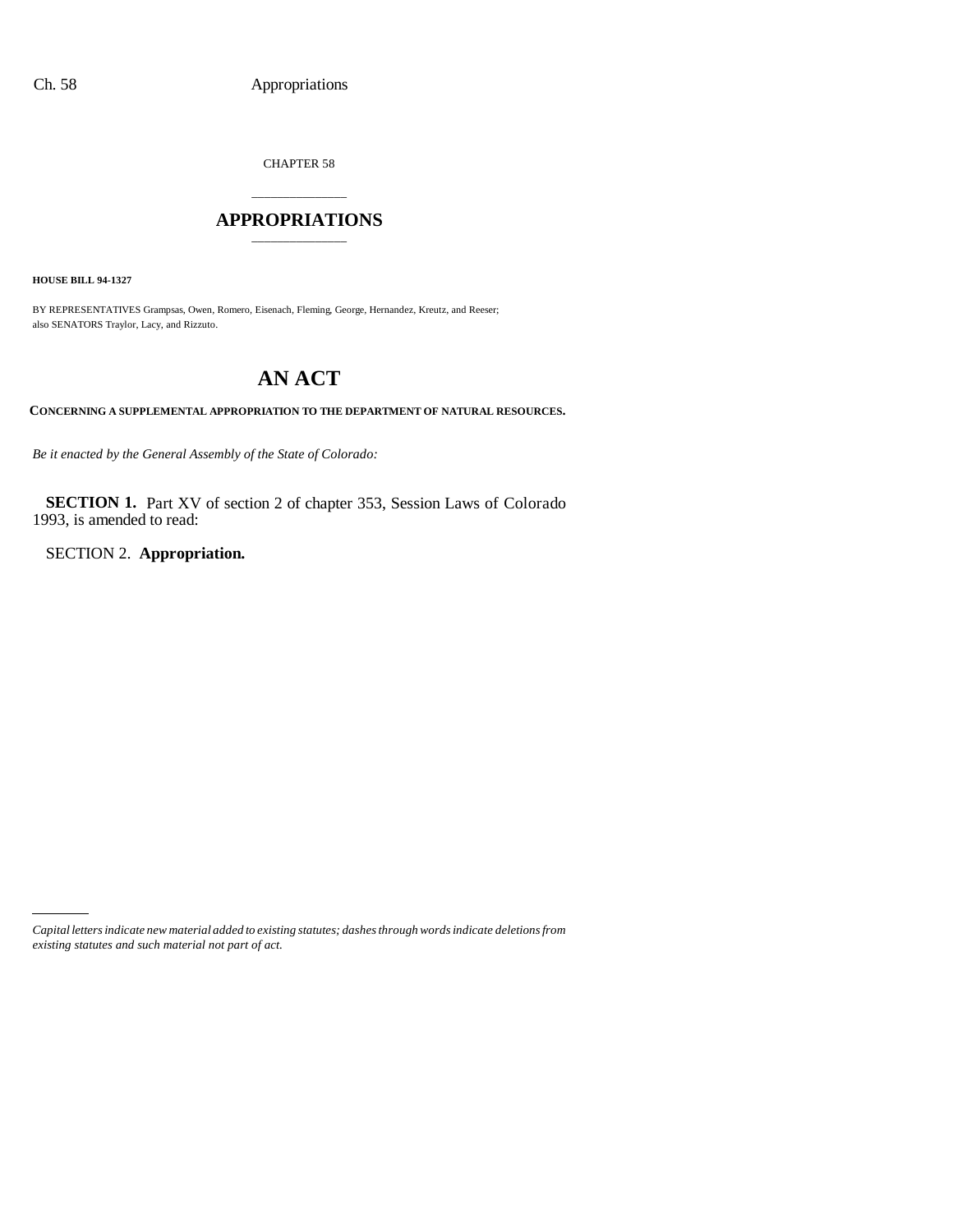|                   |              | <b>APPROPRIATION FROM</b> |  |                |  |              |  |               |  |                |  |
|-------------------|--------------|---------------------------|--|----------------|--|--------------|--|---------------|--|----------------|--|
| <b>ITEM &amp;</b> | <b>TOTAL</b> | <b>GENERAL</b>            |  | <b>GENERAL</b> |  | <b>CASH</b>  |  | <b>CASH</b>   |  | <b>FEDERAL</b> |  |
| <b>SUBTOTAL</b>   |              | <b>FUND</b>               |  | <b>FUND</b>    |  | <b>FUNDS</b> |  | <b>FUNDS</b>  |  | <b>FUNDS</b>   |  |
|                   |              |                           |  | <b>EXEMPT</b>  |  |              |  | <b>EXEMPT</b> |  |                |  |

### **PART XV DEPARTMENT OF NATURAL RESOURCES**

### **(1) EXECUTIVE DIRECTOR**

| (A) Administration |
|--------------------|
|--------------------|

| <b>Personal Services</b>  | 1,938,073            | 59,781  | $1,728,781$ (T)        | $149.511 \, (\text{T})^5$ |        |
|---------------------------|----------------------|---------|------------------------|---------------------------|--------|
|                           | 1,942,336            |         |                        | 1,882,555 <sup>i</sup>    |        |
|                           |                      |         | $(43.6$ FTE)           |                           |        |
|                           |                      |         |                        | $(43.6$ FTE)              |        |
| Group Health and Life     | 2,103,704            | 559,057 | 1,431,039°             | 75,188 <sup>d</sup>       | 38,420 |
| Short-term Disability     | 84,849               | 22,728  | 56,976 $\degree$       | $3,671$ <sup>d</sup>      | 1,474  |
| Anniversary Increases     |                      |         |                        |                           |        |
| and Shift Differential    | 371,640              | 72,333  | $269,165$ °            | $11,218$ <sup>d</sup>     | 18,924 |
| Workers' Compensation     | 800,693              | 108,416 | $665,715$ °            | $14,356$ <sup>d</sup>     | 12,206 |
| <b>Operating Expenses</b> | <del>1,393,432</del> |         | 1,375,155              | $8,670$ <sup>d</sup>      | 9,607  |
|                           | 1,396,552            |         | $1,284,780$ c          | $102, 165$ <sup>d</sup>   |        |
| <b>Travel Expenses</b>    | 9,271                |         | $9.271$ $\degree$      |                           |        |
|                           |                      |         |                        | $9,271$ <sup>d</sup>      |        |
| Legal Services            | 1,036,043            | 266,940 | $525,009$ <sup>f</sup> | $210,802$ <sup>d</sup>    | 33,292 |
|                           | 1,111,190            | 270,651 | 335,463 <sup>c</sup>   | 437,153 $d$               | 67,923 |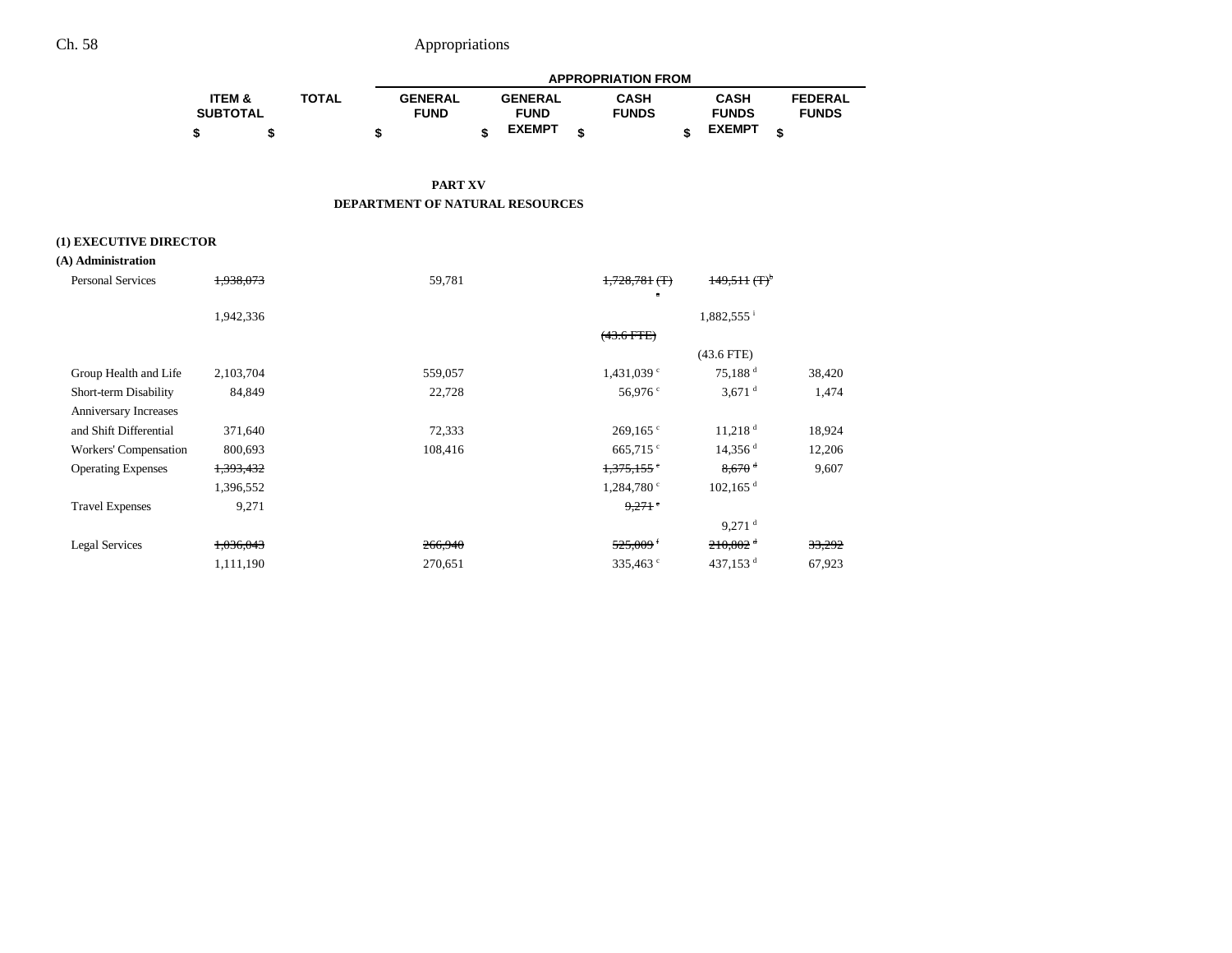#### Payment to Risk

Grand Junction Office

| 210,079            | 45,686  | 154,089            | 6.948 <sup>d</sup>     | 3,356  |
|--------------------|---------|--------------------|------------------------|--------|
| 234.527            | 54,243  | 169.980 °          |                        |        |
|                    |         |                    |                        |        |
| 700.194            | 209,554 | 430.407 $\degree$  | 16.217 <sup>d</sup>    | 44,016 |
| 282,193            | 166,042 | $104.601$ c        | 9,160 <sup>d</sup>     | 2,390  |
|                    |         |                    |                        |        |
| <del>547,872</del> | 203,224 | $225.314$ s        | $62,528$ <sup>d</sup>  | 56,806 |
| 564,063            | 209,229 | 119,358 $^{\circ}$ | $176.990$ <sup>d</sup> | 58,486 |
|                    |         |                    |                        |        |

Western States Water Council Dues 21,000 21,000 9,501,683 9,624,852

Building Leased Space 2,640 h 2,640 h 2,640 h  $2,640$  h  $2,640$  h  $2,640$  h  $2,640$  h  $2,640$  h  $2,640$  h  $2,640$  h  $2,640$  h  $2,640$  h  $2,640$  h  $2,640$  h  $2,640$  h  $2,640$  h  $2,640$  h  $2,640$  h  $2,640$  h  $2,640$  h  $2,640$ 

## <sup>\*</sup> This amount shall be from statewide indirect cost recoveries.

<sup>b</sup> This amount shall be from federal indirect cost recoveries.

c These amounts shall be from various cash sources within the Department.

<sup>d</sup> Of these amounts,  $\frac{$+46,298(f)}{$+80,298(f)}$  \$146,980 shall be from the Land Board Administration Fund and is derived from property sales,  $\frac{$+272,460}{$+272,460 $290,747 $}$  shall be from reserves in

the Water Conservation Construction Fund. FUND, \$408,677(T) SHALL BE FROM DEPARTMENTAL INDIRECT COST RECOVERIES, \$12,813 SHALL BE FROM THE

COLORADO AVALANCHE INFORMATION CENTER, AND \$3,120 SHALL BE FROM THE GREAT OUTDOORS COLORADO TRUST FUND.

e Of these amounts, \$99,646(T) shall be from departmental indirect cost recoveries, and \$1,284,780 shall be from various cash sources within the Department.

f Of this amount, \$193,872(T) shall be from statewide indirect cost recoveries, and \$331,137 shall be from various cash sources within the Department.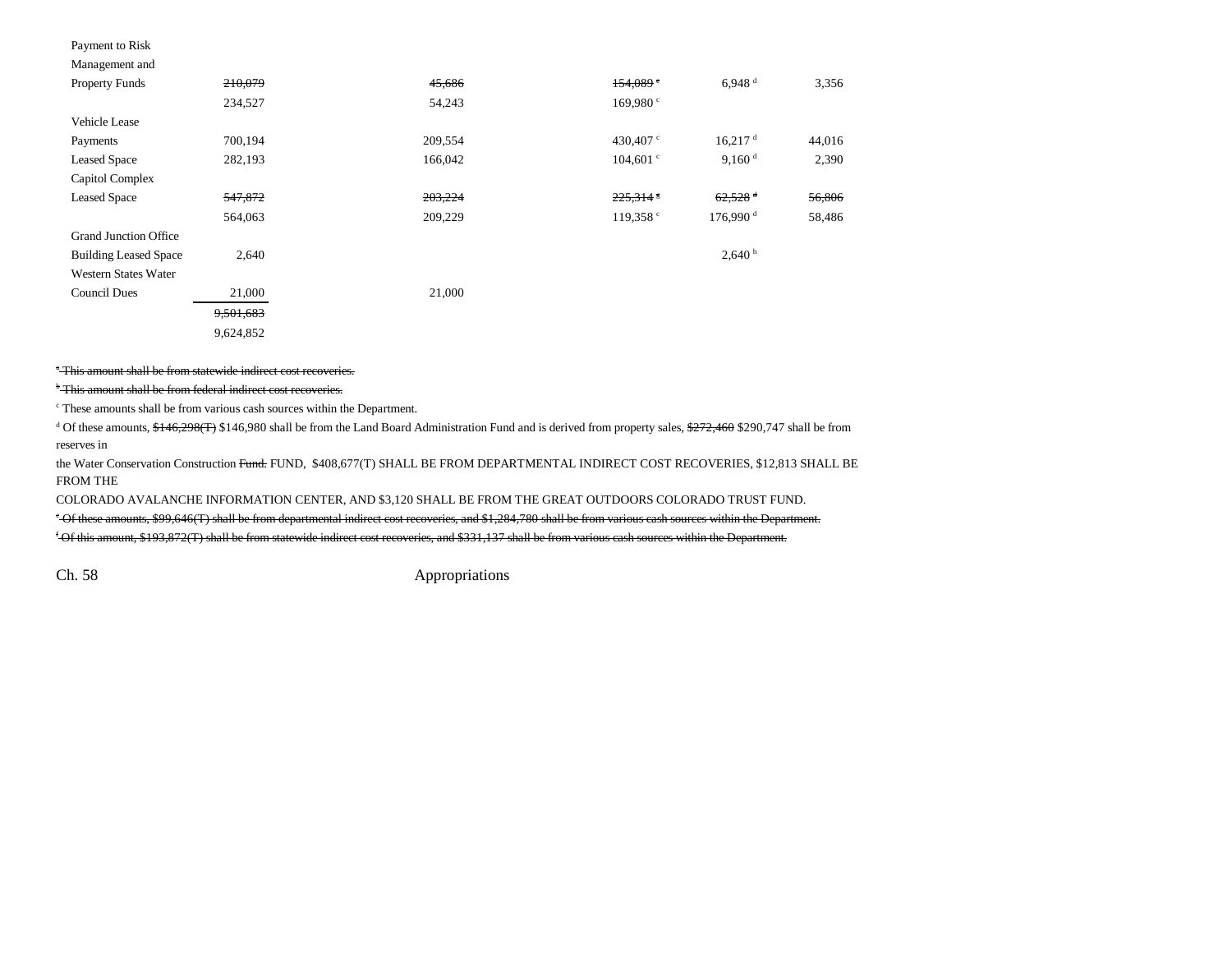|                   |              | <b>APPROPRIATION FROM</b> |  |                |   |              |  |               |   |                |  |
|-------------------|--------------|---------------------------|--|----------------|---|--------------|--|---------------|---|----------------|--|
| <b>ITEM &amp;</b> | <b>TOTAL</b> | <b>GENERAL</b>            |  | <b>GENERAL</b> |   | CASH         |  | <b>CASH</b>   |   | <b>FEDERAL</b> |  |
| <b>SUBTOTAL</b>   |              | <b>FUND</b>               |  | <b>FUND</b>    |   | <b>FUNDS</b> |  | <b>FUNDS</b>  |   | <b>FUNDS</b>   |  |
|                   |              |                           |  | <b>EXEMPT</b>  | ¢ |              |  | <b>EXEMPT</b> | œ |                |  |

### <sup>5</sup> Of this amount, \$112,615(T) shall be from departmental indirect cost recoveries, and \$112,699 shall be from various cash sources within the Department.

h This amount shall be from reserves in the Water Conservation Board Construction Fund.

i OF THIS AMOUNT, \$1,243,047(T) SHALL BE FROM STATEWIDE INDIRECT COST RECOVERIES, \$493,613(T) SHALL BE FROM DEPARTMENTAL INDIRECT COST

RECOVERIES, \$141,632(T) SHALL BE FROM FEDERAL INDIRECT COST RECOVERIES, AND \$4,263 SHALL BE FROM THE GREAT OUTDOORS COLORADO TRUST FUND.

#### **(B) Automated Data Processing**

| <b>Personal Services</b>    | 670,665      |        | $670,665$ $\degree$    |                           |
|-----------------------------|--------------|--------|------------------------|---------------------------|
|                             |              |        | $136,273$ <sup>a</sup> | 534,392 $(T)^{b}$         |
|                             |              |        | $(14.0$ FTE $)$        |                           |
|                             | $(14.0$ FTE) |        |                        |                           |
| <b>Operating Expenses</b>   | 10,878       |        | $10,878$ (T)           |                           |
|                             |              |        | ь                      |                           |
|                             |              |        |                        | $10,878$ (T) <sup>b</sup> |
| <b>Travel Expenses</b>      | 6,324        |        | $6,324$ (T)            |                           |
|                             |              |        | ь                      |                           |
|                             |              |        |                        | $6,324$ (T) <sup>b</sup>  |
| <b>Purchase of Services</b> |              |        |                        |                           |
| from Computer               |              |        |                        |                           |
| Center                      | 275,776      | 28,180 | 247,596                |                           |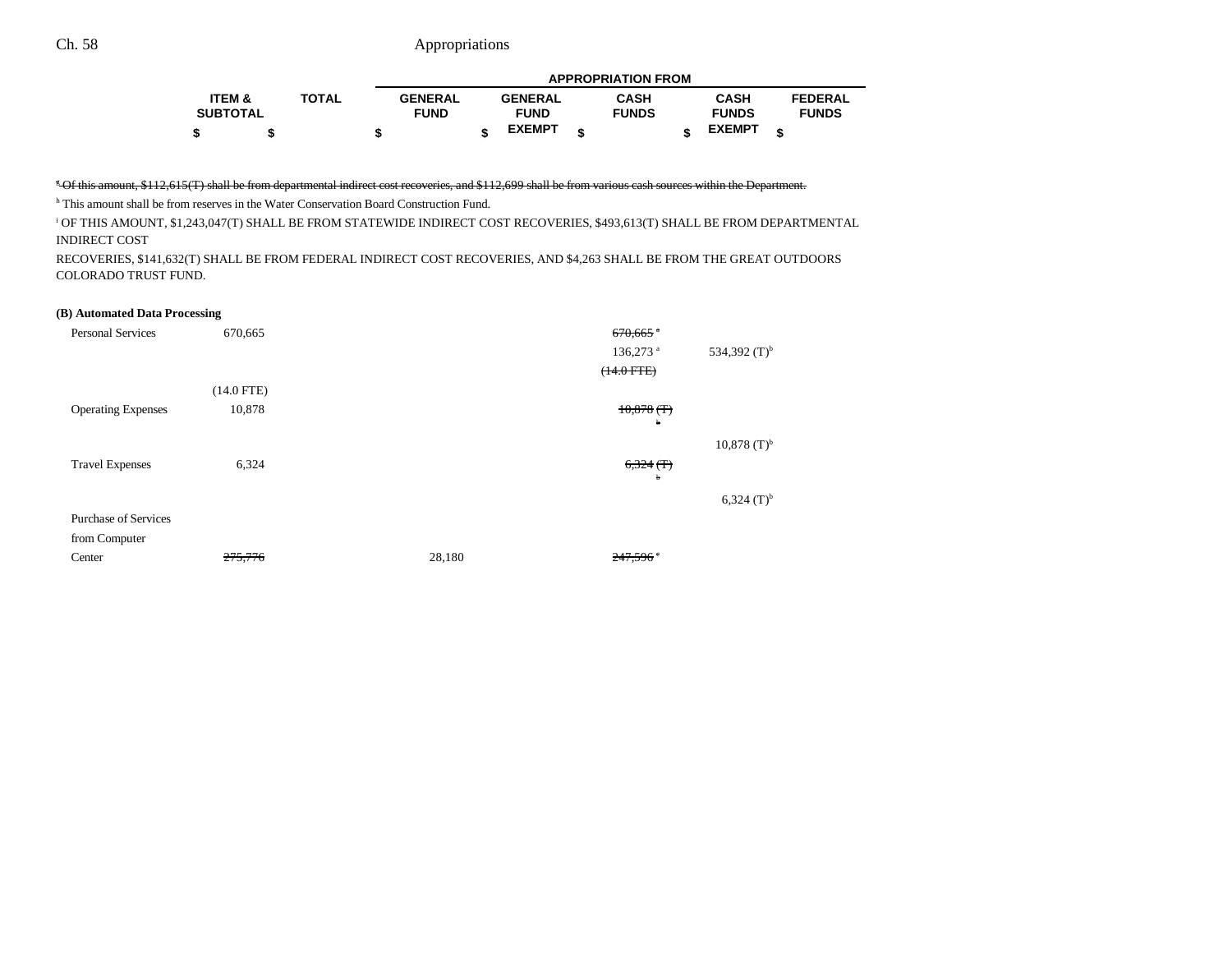|                           | 202,024   |        | 173,844 c            |               |        |
|---------------------------|-----------|--------|----------------------|---------------|--------|
| <b>ADP</b> Maintenance    | 394,963   | 90,116 | 223,903 <sup>d</sup> | 47,638 $e$    | 33,306 |
| <b>ADP</b> Maintenance    |           |        |                      |               |        |
| <b>Travel Expenses</b>    | 1,239     | 1,039  | 200 <sup>b</sup>     |               |        |
|                           |           |        |                      | $200 (T)^{b}$ |        |
| <b>Real Estate Plots-</b> |           |        |                      |               |        |
| <b>State Land Board</b>   | 80,000    |        | 32,000 $f$           | $48,000$ s    |        |
|                           | 1,439,845 |        |                      |               |        |
|                           | 1,366,093 |        |                      |               |        |

<sup>a</sup> Of this amount, \$183,056(T) shall be from departmental indirect cost recoveries, \$136,273 THIS AMOUNT shall be from the Division of Wildlife, WILDLIFE. and  $$351,336(T)$ 

#### shall be from statewide indirect cost recoveries.

b These amounts shall be from departmental indirect cost recoveries.

<sup>c</sup> Of this amount, \$236,195 \$162,443 shall be from the Division of Wildlife, \$9,893 shall be from the Division of Parks and Outdoor Recreation, and \$1,508 shall be from the Oil

and Gas Conservation Commission.

d This amount shall be from various cash sources within the Department.

e Of this amount \$37,034 shall be from the Board of Land Commissioners and is derived from property sales, and \$10,604 shall be from reserves in the Water Conservation

Board Construction Fund.

f This amount shall be from the Board of Land Commissioners.

<sup>g</sup> This amount shall be from the Board of Land Commissioners and is derived from property sales.

**(C) Comprehensive Environmental**

**Response, Compensation and**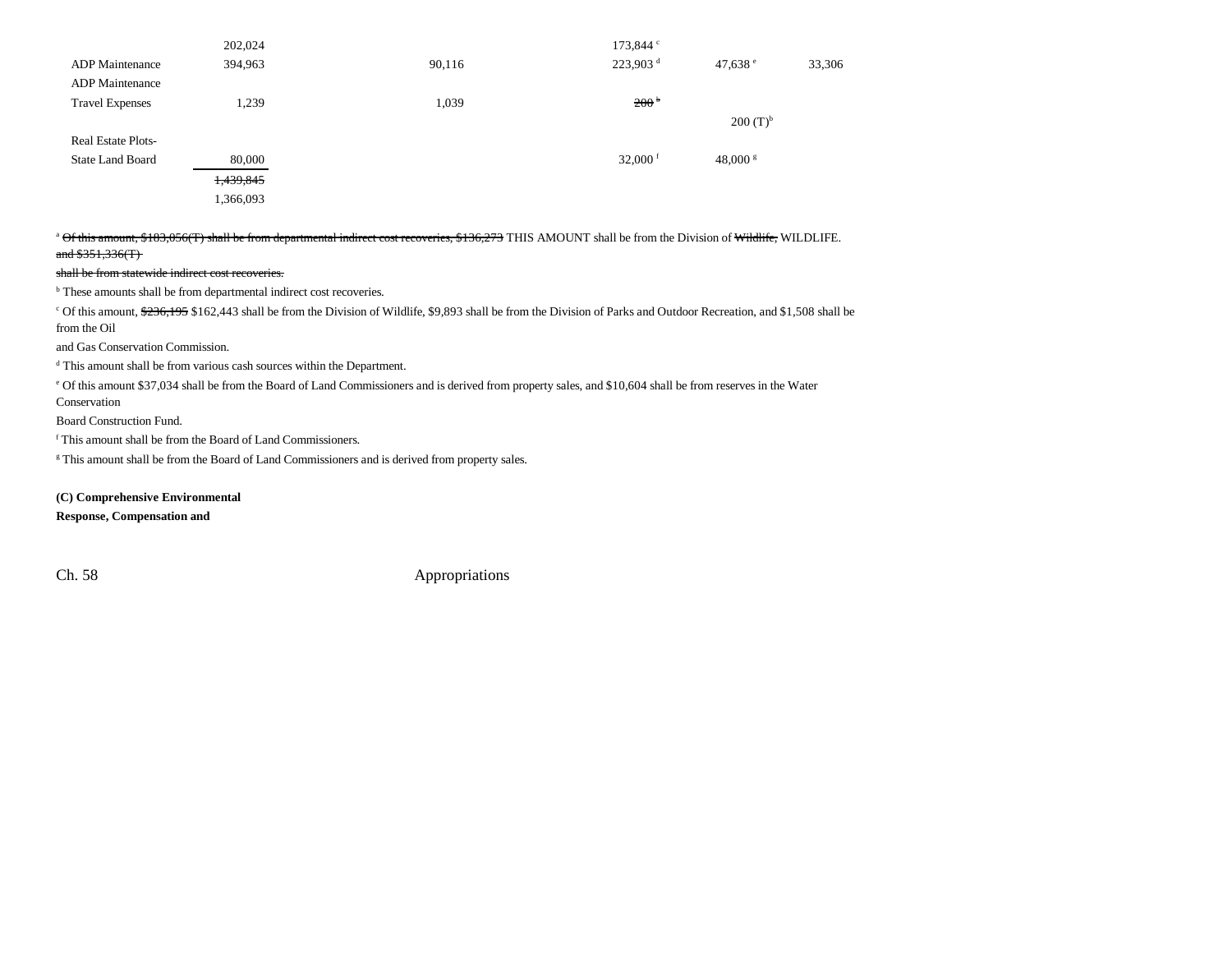|                                |                                                                                |              |                | <b>APPROPRIATION FROM</b> |                               |    |                             |    |                             |                                |  |  |  |
|--------------------------------|--------------------------------------------------------------------------------|--------------|----------------|---------------------------|-------------------------------|----|-----------------------------|----|-----------------------------|--------------------------------|--|--|--|
|                                | ITEM &<br><b>SUBTOTAL</b>                                                      | <b>TOTAL</b> | <b>GENERAL</b> | <b>FUND</b>               | <b>GENERAL</b><br><b>FUND</b> |    | <b>CASH</b><br><b>FUNDS</b> |    | <b>CASH</b><br><b>FUNDS</b> | <b>FEDERAL</b><br><b>FUNDS</b> |  |  |  |
|                                | \$<br>\$                                                                       |              | \$             | \$                        | <b>EXEMPT</b>                 | \$ |                             | \$ | <b>EXEMPT</b>               | \$                             |  |  |  |
| <b>Liability Act</b>           | 20,000                                                                         |              |                |                           |                               |    | $20,000$ (T)<br>$\bullet$   |    |                             |                                |  |  |  |
|                                |                                                                                |              |                |                           |                               |    |                             |    | $20,000$ (T) <sup>a</sup>   |                                |  |  |  |
|                                | <sup>a</sup> This amount shall be from the Department of Law.                  |              |                |                           |                               |    |                             |    |                             |                                |  |  |  |
| (D) Resource Mitigation        |                                                                                |              |                |                           |                               |    |                             |    |                             |                                |  |  |  |
| <b>Banking</b>                 | 15,000                                                                         |              |                |                           |                               |    | 15,000 <sup>a</sup>         |    | $15,000$ <sup>a</sup>       |                                |  |  |  |
|                                | <sup>a</sup> This amount shall be from grants and donations. APPLICATION FEES. |              |                |                           |                               |    |                             |    |                             |                                |  |  |  |
| (E) Youth in Natural Resources |                                                                                |              |                |                           |                               |    |                             |    |                             |                                |  |  |  |
| Program                        | 80,000                                                                         |              |                | 80,000                    |                               |    |                             |    |                             |                                |  |  |  |
|                                |                                                                                |              |                | $(2.0$ FTE)               |                               |    |                             |    |                             |                                |  |  |  |
|                                |                                                                                | H,056,528    |                |                           |                               |    |                             |    |                             |                                |  |  |  |
|                                |                                                                                | 11,105,945   |                |                           |                               |    |                             |    |                             |                                |  |  |  |
| (2) MINERALS AND GEOLOGY       |                                                                                |              |                |                           |                               |    |                             |    |                             |                                |  |  |  |
| (A) Coal Land Reclamation      |                                                                                |              |                |                           |                               |    |                             |    |                             |                                |  |  |  |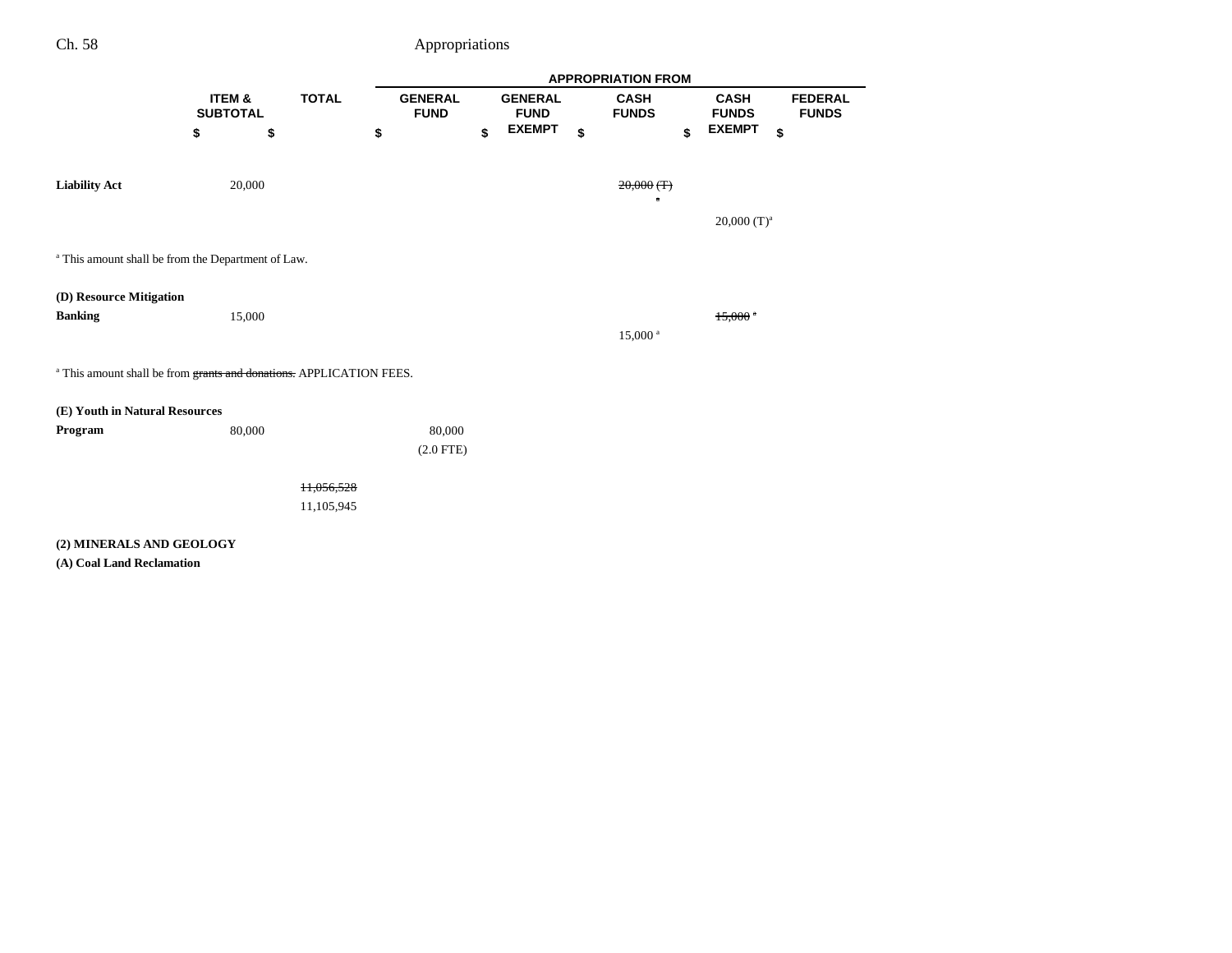| <b>Personal Services</b>  | 1,048,239    | $178,201 \, (M)$      | 870,038 <sup>a</sup>  |
|---------------------------|--------------|-----------------------|-----------------------|
|                           | $(25.0$ FTE) |                       |                       |
| <b>Operating Expenses</b> | 60,052       | 10,209(M)             | 49,843 <sup>a</sup>   |
| <b>Travel Expenses</b>    | 39,885       | 6,780(M)              | $33,105$ <sup>a</sup> |
| Aerial Photography        | 15,702       | $2,669 \, (\text{M})$ | 13,033 <sup>a</sup>   |
| Aerial Photography        |              |                       |                       |
| <b>Travel Expenses</b>    | 298          | $51 \, (M)$           | $247$ <sup>a</sup>    |
| <b>Indirect Cost</b>      |              |                       |                       |
| Assessment                | 67,909       |                       | $67,909$ *            |
|                           | 65,095       |                       | 65,095 $^{\rm a}$     |
|                           | 1,232,085    |                       |                       |
|                           | 1,229,271    |                       |                       |

a These amounts shall be from the Office of Surface Mining.

### **(B) Inactive Mines**

| Program                   | 750,000      |
|---------------------------|--------------|
|                           | $(12.6$ FTE) |
| <b>Applicant Violator</b> |              |
| System                    | 6,596        |
| <b>Indirect Cost</b>      |              |
| Assessment                | 33,408       |
|                           | 36,222       |
|                           | 790,004      |
|                           | 792,818      |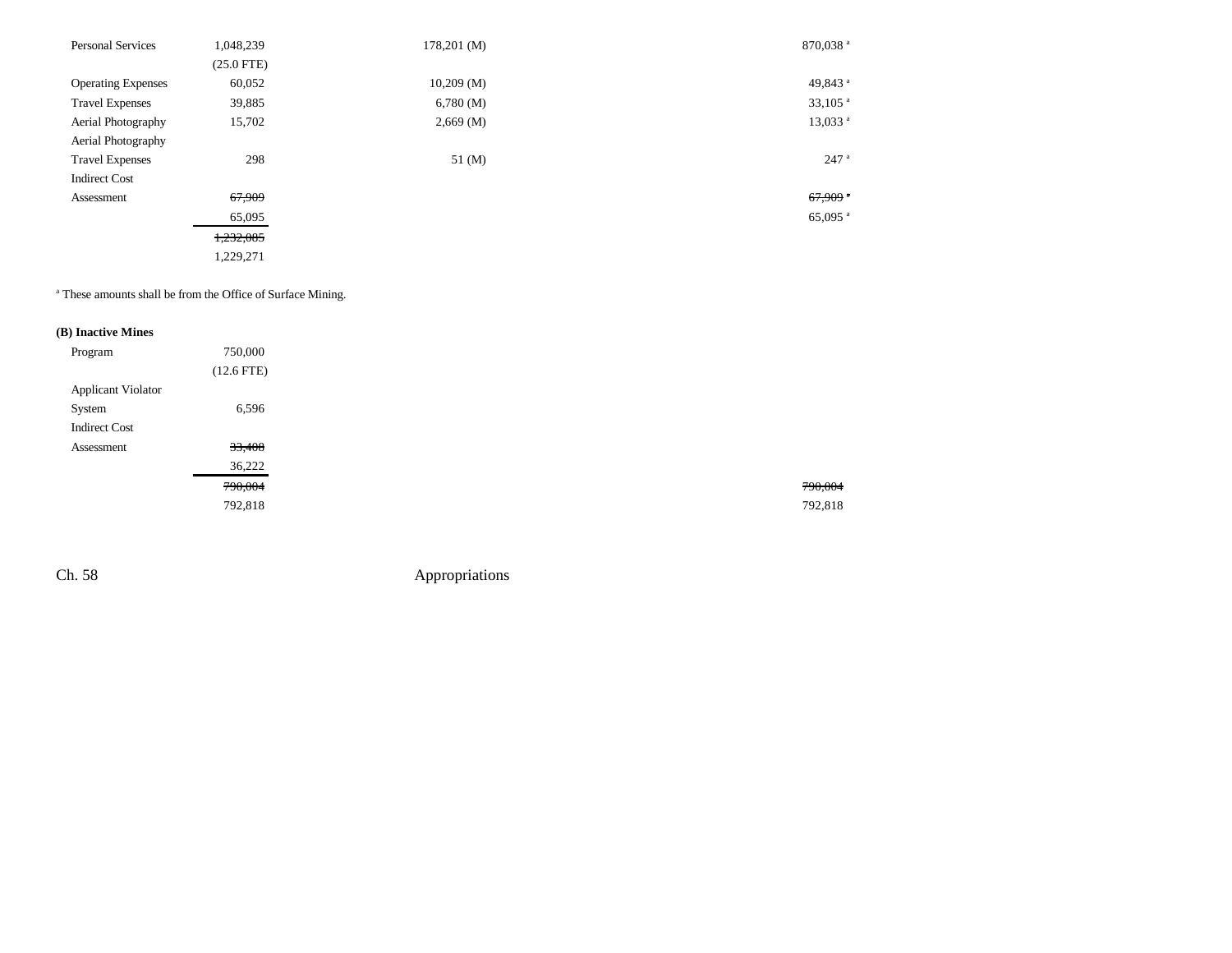|                           |                           |              |                               |                               | <b>APPROPRIATION FROM</b>   |                             |                                |
|---------------------------|---------------------------|--------------|-------------------------------|-------------------------------|-----------------------------|-----------------------------|--------------------------------|
|                           | ITEM &<br><b>SUBTOTAL</b> | <b>TOTAL</b> | <b>GENERAL</b><br><b>FUND</b> | <b>GENERAL</b><br><b>FUND</b> | <b>CASH</b><br><b>FUNDS</b> | <b>CASH</b><br><b>FUNDS</b> | <b>FEDERAL</b><br><b>FUNDS</b> |
|                           | \$                        | \$           | \$                            | \$<br><b>EXEMPT</b>           | \$                          | \$<br><b>EXEMPT</b>         | \$                             |
| (C) Minerals and Geology  |                           |              |                               |                               |                             |                             |                                |
| <b>Personal Services</b>  | 879,335                   |              |                               |                               |                             |                             |                                |
|                           | $(21.0$ FTE)              |              |                               |                               |                             |                             |                                |
| <b>Operating Expenses</b> | 92,254                    |              |                               |                               |                             |                             |                                |
| <b>Travel Expenses</b>    | 30,062                    |              |                               |                               |                             |                             |                                |
| Aerial Photography        | 12,134                    |              |                               |                               |                             |                             |                                |
| Aerial Photography        |                           |              |                               |                               |                             |                             |                                |
| <b>Travel Expenses</b>    | 1,536                     |              |                               |                               |                             |                             |                                |
| <b>Indirect Cost</b>      |                           |              |                               |                               |                             |                             |                                |
| Assessment                | 23,156                    |              |                               |                               |                             |                             |                                |
|                           | 1,038,477                 |              | 273,634                       |                               | $764,843$ $\degree$         |                             |                                |
|                           |                           |              |                               |                               | 735,443 <sup>a</sup>        | $29,400^{\circ}$            |                                |

a This amount shall be from the Mined Land Reclamation Fund.

 $^{\rm b}$  THIS AMOUNT SHALL BE FROM RESERVES IN THE MINED LAND RECLAMATION FUND.

### **(D) Mines Program**

Colorado and Federal Mine

| <b>Safety Program</b> | 242,966 | 92,011      | $20,955$ <sup>*</sup> |                    | 130,000 b   |
|-----------------------|---------|-------------|-----------------------|--------------------|-------------|
|                       |         | $(1.0$ FTE) | $7,661$ <sup>a</sup>  | $13.294$ $\degree$ |             |
|                       |         |             | $(1.0$ FTE)           |                    | $(2.0$ FTE) |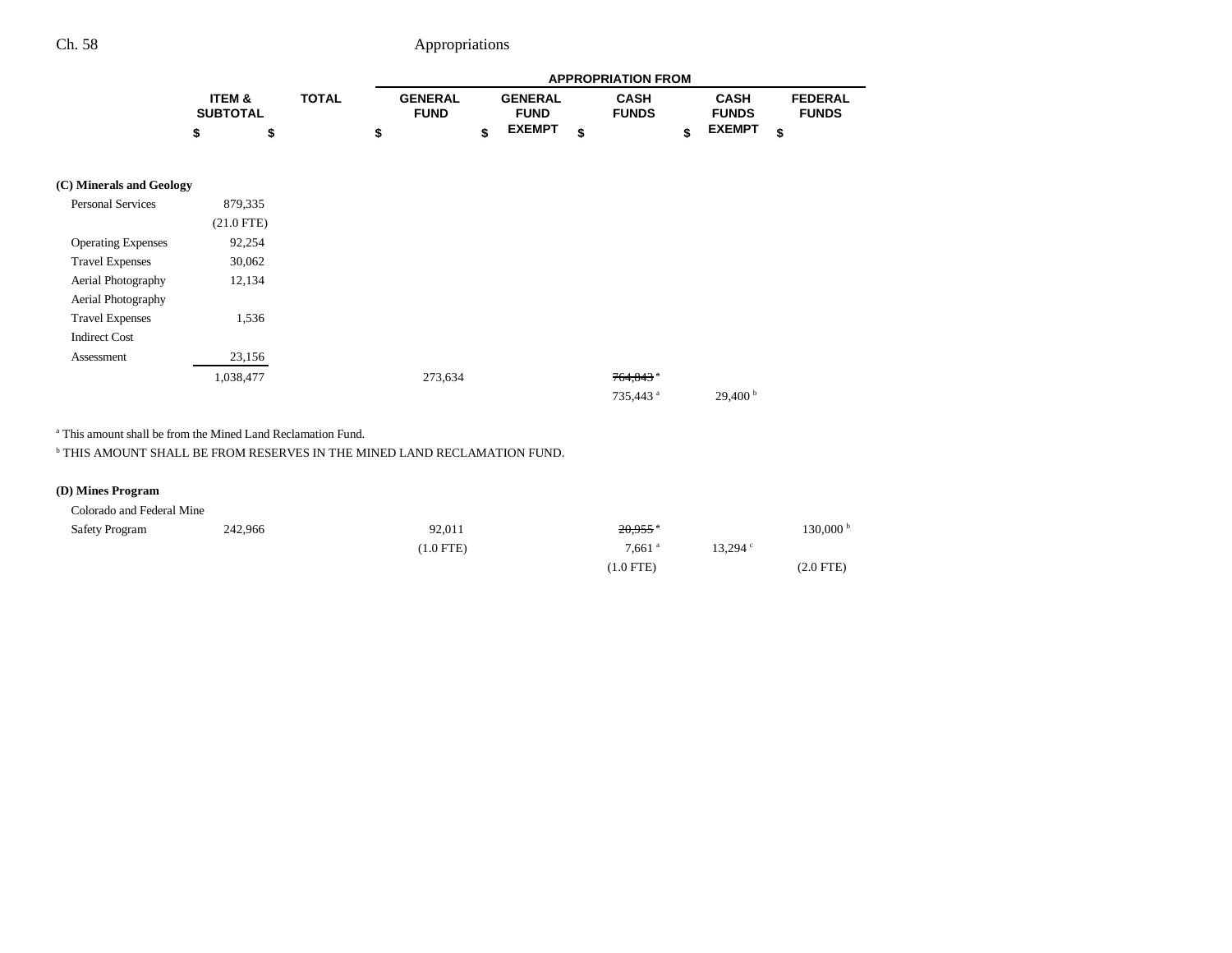| Colorado and Federal Mine    |         |           |                    |             |
|------------------------------|---------|-----------|--------------------|-------------|
| Safety Program               |         |           |                    |             |
| <b>Travel Expenses</b>       | 8,402   | 3,118     | 769 <sup>a</sup>   | 4,515 $b$   |
| <b>Blaster Certification</b> |         |           |                    |             |
| Program                      | 86,506  | 14,706(M) |                    | 71,800      |
|                              |         |           |                    | $(1.0$ FTE) |
| <b>Blaster Certification</b> |         |           |                    |             |
| Program Travel               | 2,600   | 442(M)    |                    | 2,158       |
| Expenses                     |         |           |                    |             |
| <b>Indirect Cost</b>         |         |           |                    |             |
| Assessment                   | 7,614   |           | 1,308 <sup>a</sup> | 6,306       |
|                              | 348,088 |           |                    |             |

a These amounts shall be from fees.

**b** These amounts shall come from the Office of Surface Mining.

c THIS AMOUNT SHALL BE FROM RESERVES IN THE MINES OPERATION FUND.

### **(E) Joint Review Process**

| Program Costs          | 12,239      |
|------------------------|-------------|
|                        | $(0.3$ FTE) |
| <b>Travel Expenses</b> | 140         |
|                        | 12,379      |

a This amount shall be from fees.

**b** This amount shall be from reserves in the Joint Review Process Fund.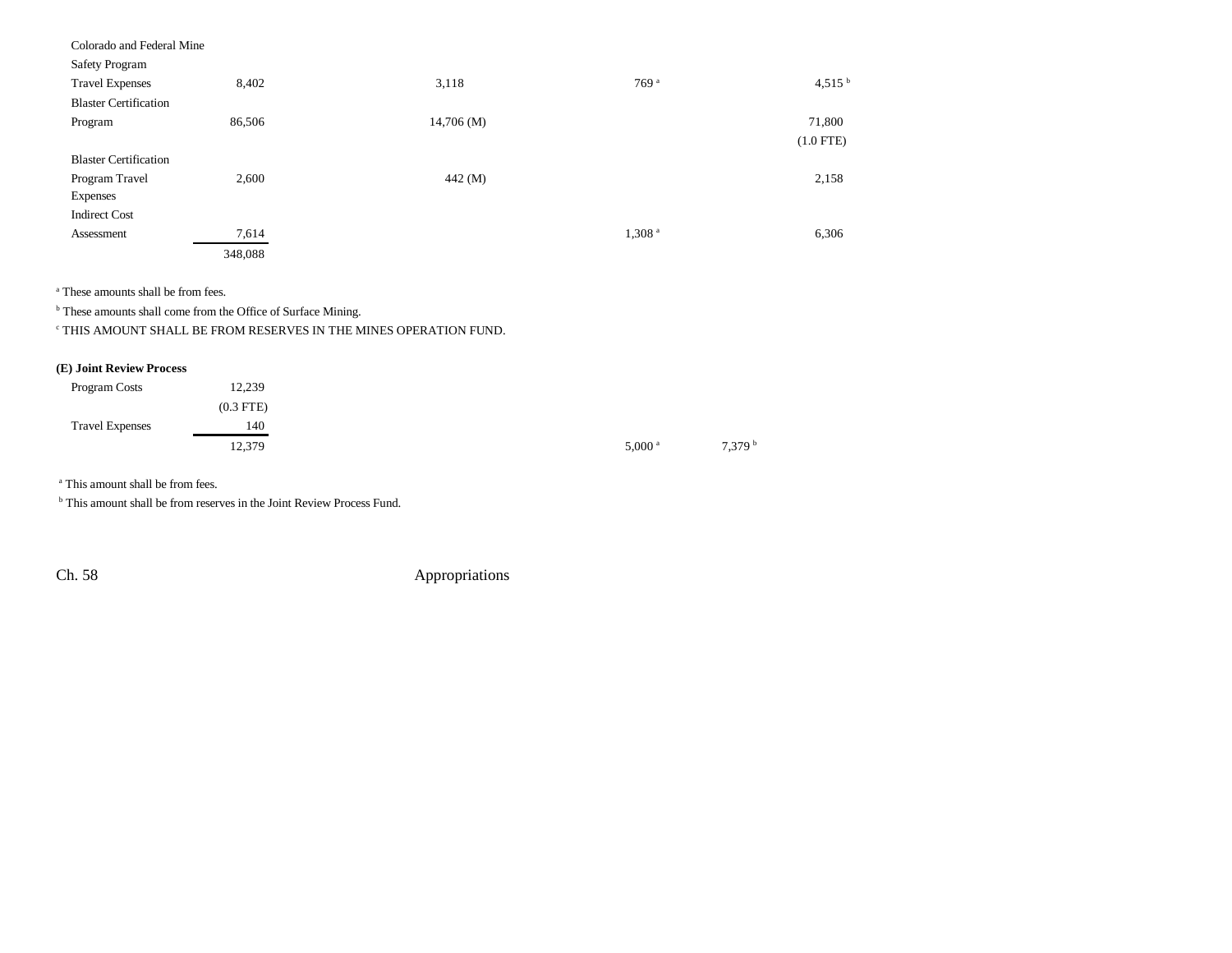|                           |                           |              |                               |                               | <b>APPROPRIATION FROM</b>   |                             |                                |
|---------------------------|---------------------------|--------------|-------------------------------|-------------------------------|-----------------------------|-----------------------------|--------------------------------|
|                           | ITEM &<br><b>SUBTOTAL</b> | <b>TOTAL</b> | <b>GENERAL</b><br><b>FUND</b> | <b>GENERAL</b><br><b>FUND</b> | <b>CASH</b><br><b>FUNDS</b> | <b>CASH</b><br><b>FUNDS</b> | <b>FEDERAL</b><br><b>FUNDS</b> |
|                           | \$<br>\$                  |              | \$                            | \$<br><b>EXEMPT</b>           | \$                          | \$<br><b>EXEMPT</b>         | \$                             |
|                           |                           | 3,421,033    |                               |                               |                             |                             |                                |
|                           |                           |              |                               |                               |                             |                             |                                |
| (3) GEOLOGICAL SURVEY     |                           |              |                               |                               |                             |                             |                                |
| General Fund Programs     | 249,894                   |              | 249,894                       |                               |                             |                             |                                |
|                           |                           |              | $(3.8$ FTE)                   |                               |                             |                             |                                |
| General Fund Programs     |                           |              |                               |                               |                             |                             |                                |
| <b>Travel Expenses</b>    | 3,302                     |              | 3,302                         |                               |                             |                             |                                |
| Cash Funds Programs       | 774,372                   |              |                               |                               | $774,372$ $*$               |                             |                                |
|                           |                           |              |                               |                               | 248,700 <sup>a</sup>        | 525,672 $(T)^e$             |                                |
|                           |                           |              |                               |                               | $(16.9$ FTE $)$             |                             |                                |
|                           | $(16.9$ FTE)              |              |                               |                               |                             |                             |                                |
| Cash Funds Programs       |                           |              |                               |                               |                             |                             |                                |
| <b>Travel Expenses</b>    | 18,073                    |              |                               |                               | $18,073$ <sup>a</sup>       |                             |                                |
|                           |                           |              |                               |                               | 4,500 <sup>a</sup>          | $13,573$ (T) <sup>e</sup>   |                                |
| Colorado Avalanche        |                           |              |                               |                               |                             |                             |                                |
| <b>Information Center</b> | 123,635                   |              |                               |                               |                             | 50,270 b                    | 73,365                         |
|                           | 119,623                   |              |                               |                               | 500 <sup>d</sup>            |                             | 68,853                         |
|                           | $(3.5$ FTE)               |              |                               |                               |                             |                             |                                |
|                           | $(3.0$ FTE)               |              |                               |                               |                             |                             |                                |
| Colorado Avalanche        |                           |              |                               |                               |                             |                             |                                |
| <b>Information Center</b> |                           |              |                               |                               |                             |                             |                                |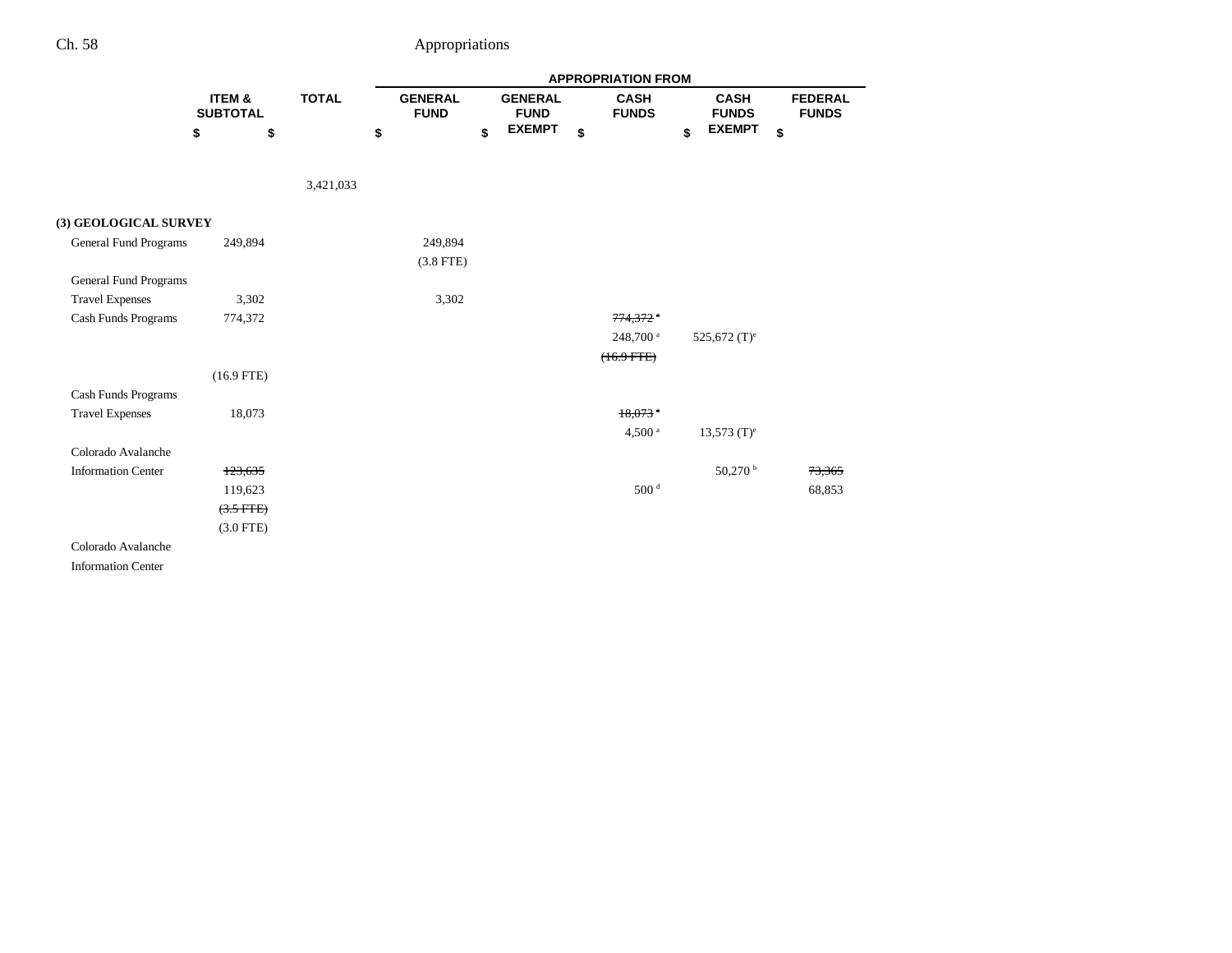| <b>Travel Expenses</b>          | 3,325       |           |                      | $1{,}690$ $^{\rm b}$ | 1,635       |
|---------------------------------|-------------|-----------|----------------------|----------------------|-------------|
| Colorado Department of          |             |           |                      |                      |             |
| <b>Transportation Technical</b> |             |           |                      |                      |             |
| Assistance and                  |             |           |                      |                      |             |
| Services                        | 164,354     |           | $164,354$ (T)        |                      |             |
|                                 |             |           | $\ddot{\phantom{a}}$ |                      |             |
|                                 | 184,354     |           |                      | 184,354 $(T)^c$      |             |
|                                 |             |           |                      | $(3.0$ FTE)          |             |
| Colorado Department of          |             |           |                      |                      |             |
| <b>Transportation Technical</b> |             |           |                      |                      |             |
| Assistance and Services         |             |           |                      |                      |             |
| <b>Travel Expenses</b>          | 23,076      |           | $23,076$ (T)         |                      |             |
|                                 |             |           | $\bullet$            |                      |             |
|                                 | 5,225       |           |                      | 5,225 $(T)^c$        |             |
| Federal Programs                | 125,000     |           |                      |                      | 125,000     |
|                                 |             |           |                      |                      | $(3.3$ FTE) |
| Federal Programs                |             |           |                      |                      |             |
| <b>Travel Expenses</b>          | 1,163       |           |                      |                      | 1,163       |
| <b>Indirect Cost</b>            |             |           |                      |                      |             |
| Assessment                      | 9,628       |           |                      |                      | 9,628       |
|                                 | 10,713      |           |                      |                      | 10,713      |
|                                 |             | 1,495,822 |                      |                      |             |
|                                 |             | 1,495,044 |                      |                      |             |
| .                               | <b>1999</b> |           |                      |                      |             |

a These amounts shall be from fees.

 $^{\rm b}$  These amounts shall be from grants and donations from various sources.

c These amounts shall be from the Colorado Department of Transportation.

 $^{\rm d}$  THIS AMOUNT SHALL BE FROM A CONTRACT WITH THE BRECKENRIDGE SKI AREA.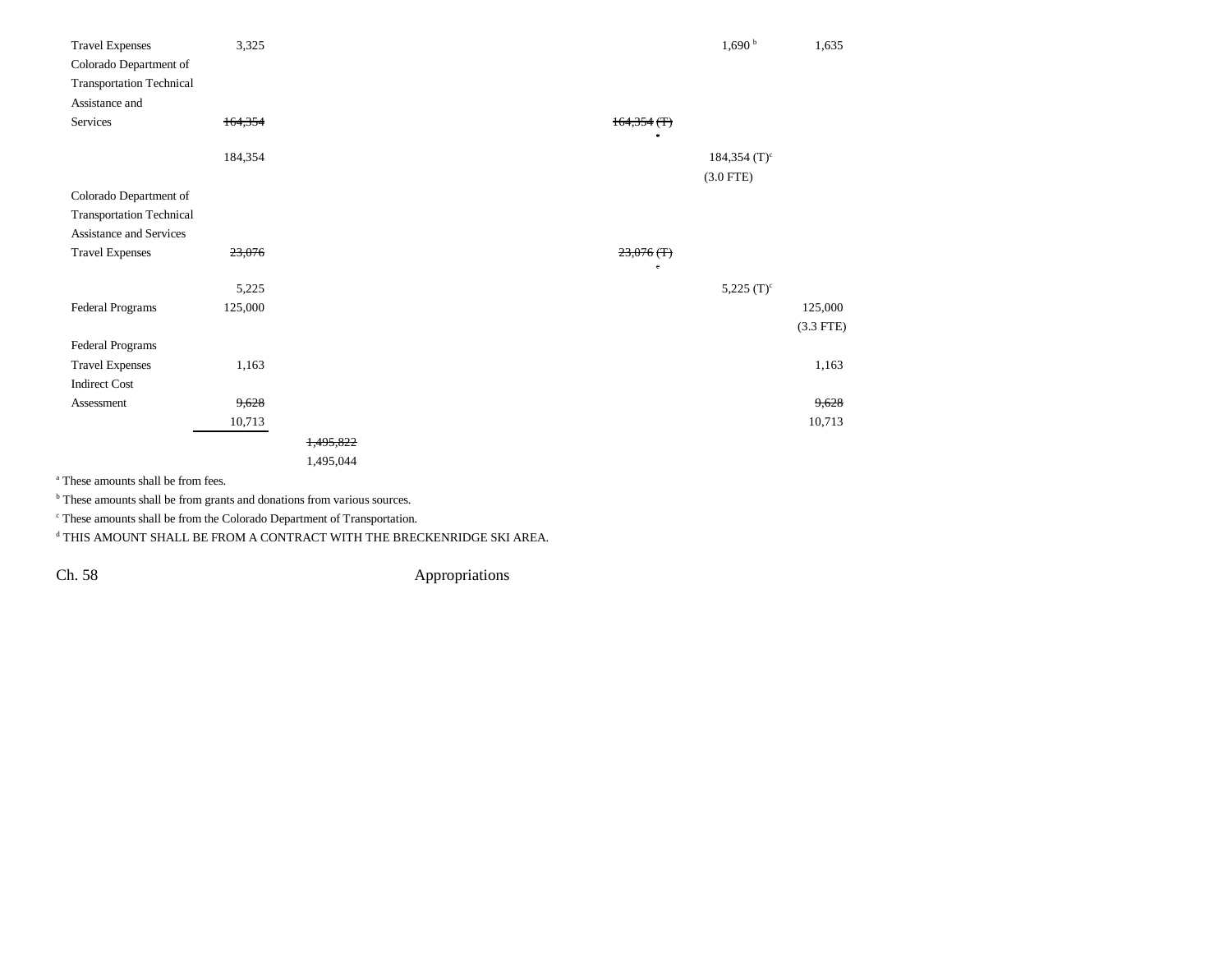|                   |              |                | <b>APPROPRIATION FROM</b> |                |  |              |  |               |                |  |
|-------------------|--------------|----------------|---------------------------|----------------|--|--------------|--|---------------|----------------|--|
| <b>ITEM &amp;</b> | <b>TOTAL</b> | <b>GENERAL</b> |                           | <b>GENERAL</b> |  | <b>CASH</b>  |  | <b>CASH</b>   | <b>FEDERAL</b> |  |
| <b>SUBTOTAL</b>   |              | <b>FUND</b>    |                           | <b>FUND</b>    |  | <b>FUNDS</b> |  | <b>FUNDS</b>  | <b>FUNDS</b>   |  |
|                   |              |                |                           | <b>EXEMPT</b>  |  |              |  | <b>EXEMPT</b> |                |  |

e OF THESE AMOUNTS, \$486,993 SHALL BE FROM THE COLORADO DEPARTMENT OF TRANSPORTATION, AND \$52,252 SHALL BE FROM THE DIVISION OF WILDLIFE.

### **(4) OIL AND GAS CONSERVATION COMMISSION**

| Personal Services <sup>73a</sup> | 1,071,969 |           | 983,397 <sup>a</sup>  | 88,572 <sup>d</sup>    |                |
|----------------------------------|-----------|-----------|-----------------------|------------------------|----------------|
|                                  |           |           | $(24.0$ FTE)          |                        |                |
| <b>Operating Expenses</b>        | 89,809    |           | 78,009 <sup>a</sup>   | $11,800$ <sup>d</sup>  |                |
| <b>Travel Expenses</b>           | 21,856    |           | 18,856 <sup>a</sup>   | 3,000 <sup>d</sup>     |                |
| Printing Revolving Fund          | 13,860    |           | 13,860 <sup>b</sup>   |                        |                |
| <b>Indirect Cost Assessment</b>  | 74,461    |           | 74,461 <sup>a</sup>   |                        |                |
| Mineral Audits                   | 2,008     |           | 2,008 <sup>a</sup>    |                        |                |
| Underground Injection            |           |           |                       |                        |                |
| Study                            | 109,514   |           |                       |                        | 109,514        |
|                                  |           |           |                       |                        | $(2.0$ FTE $)$ |
| <b>ACCELERATED</b>               |           |           |                       |                        |                |
| DRILLING73b                      | 32,554    |           | $32,554$ <sup>a</sup> |                        |                |
|                                  |           |           | $(1.0$ FTE)           |                        |                |
| <b>Environmental Response</b>    |           |           |                       |                        |                |
| Fund                             | 300,000   |           | $300,000$ $\degree$   |                        |                |
|                                  | 515,000   |           | $241,731$ $\degree$   | $273,269$ <sup>d</sup> |                |
|                                  |           | 1,683,477 |                       |                        |                |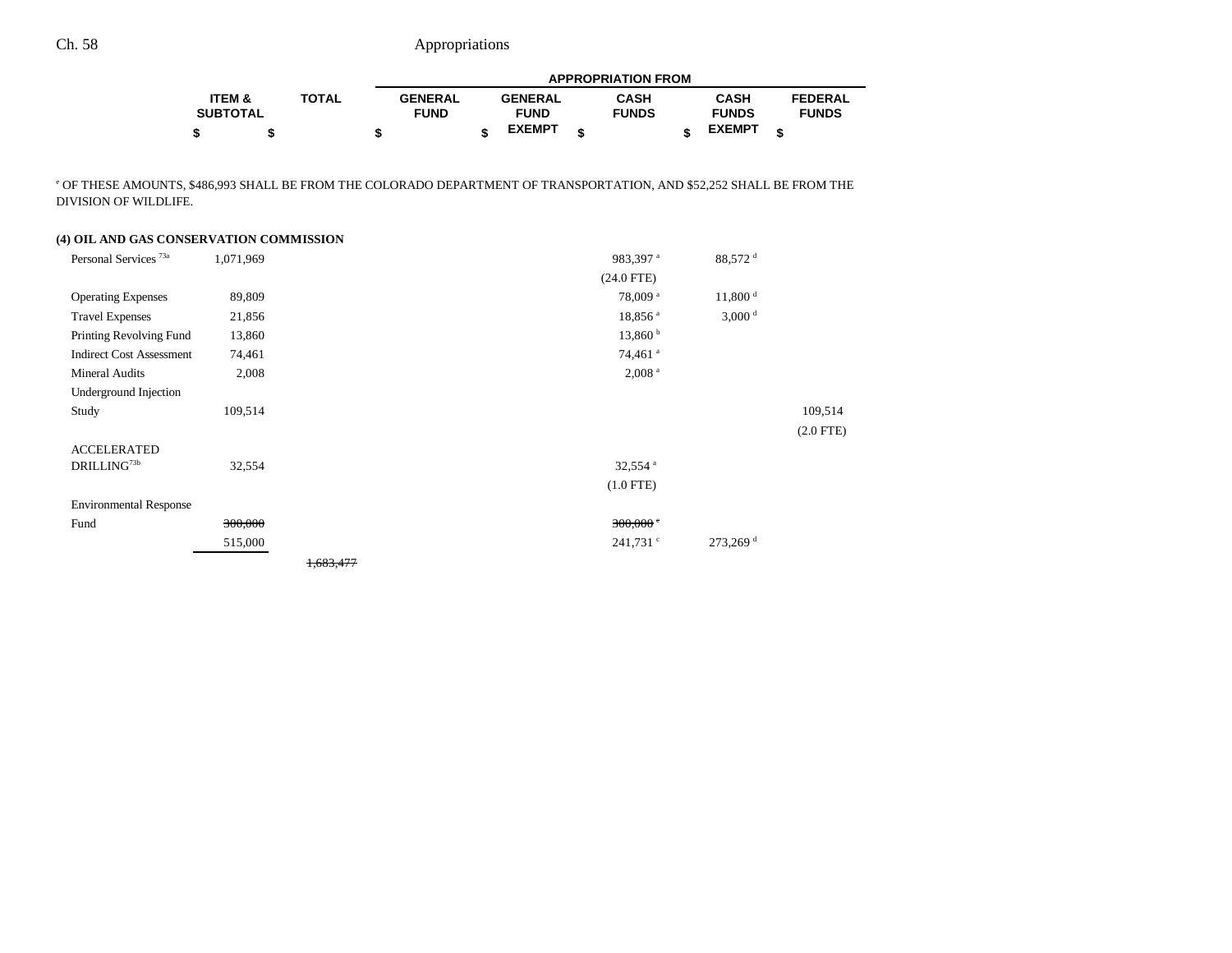#### 1,931,031

a These amounts shall be from the Oil and Gas Conservation Fund.

 $\,$   $\,$  This amount shall be from the sale of publications.

c This amount shall be from the Oil and Gas Environmental Response Fund.

d These amounts shall be from reserves in the Oil and Gas Environmental Response Fund.

### **(5) STATE BOARD OF LAND COMMISSIONERS**

| <b>Personal Services</b>  | 1,206,787    |                      | $482,715$ $\degree$   | $724,072$ <sup>b</sup> |
|---------------------------|--------------|----------------------|-----------------------|------------------------|
|                           |              |                      | 531,519 <sup>a</sup>  | 675,268 <sup>b</sup>   |
|                           | $(29.0$ FTE) |                      |                       |                        |
| <b>Operating Expenses</b> | 51,090       |                      | $20,436$ <sup>a</sup> | $30,654$ b             |
| <b>Travel Expenses</b>    | 8,691        |                      | $3,476$ <sup>a</sup>  | $5,215$ <sup>b</sup>   |
| <b>LEGAL SERVICES/</b>    |              |                      |                       |                        |
| <b>RANGEVIEW</b>          | 94,137       |                      |                       | 94,137 $^{\rm b}$      |
| Mineral Audits            | 41,314       |                      | $16,526$ <sup>a</sup> | 24,788 b               |
| Land and Water            |              |                      |                       |                        |
| Management Fund           | 75,000       |                      | 75,000 °              |                        |
| <b>Timber Sales</b>       | 10,000       |                      | 4,000 <sup>a</sup>    | 6,000 <sup>b</sup>     |
| Management                |              |                      |                       |                        |
| <b>Indirect Cost</b>      |              |                      |                       |                        |
| Assessment                | 104,212      |                      | 104,212 <sup>a</sup>  |                        |
| <b>State Trust Land</b>   |              |                      |                       |                        |
| Evaluations               | 212,610      |                      | 69,879 <sup>a</sup>   | 142,731 <sup>b</sup>   |
|                           |              | <del>1,709,704</del> |                       |                        |
|                           |              | 1,803,841            |                       |                        |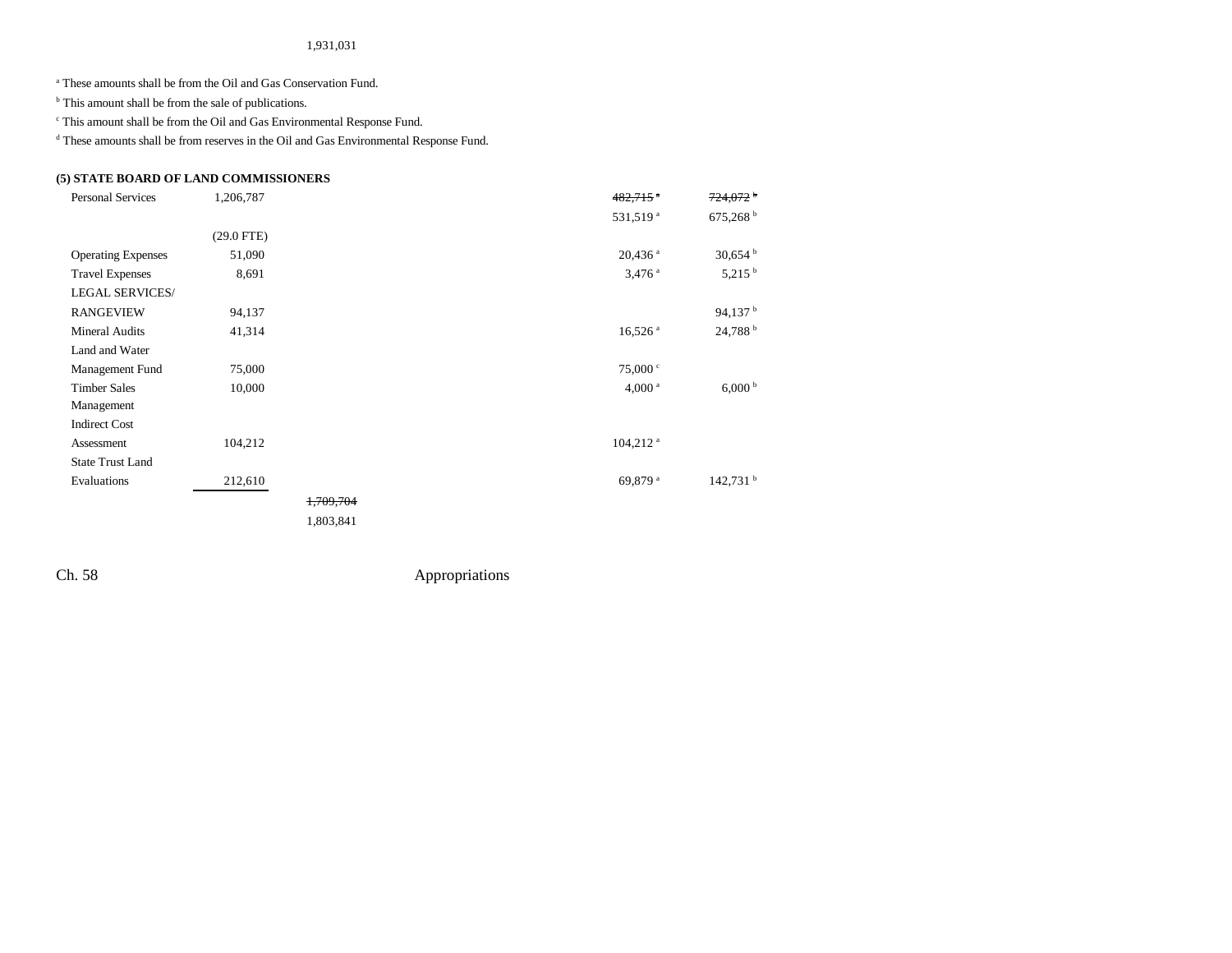|                 |              |                |                | <b>APPROPRIATION FROM</b> |               |   |                |
|-----------------|--------------|----------------|----------------|---------------------------|---------------|---|----------------|
| ITEM &          | <b>TOTAL</b> | <b>GENERAL</b> | <b>GENERAL</b> | CASH                      | <b>CASH</b>   |   | <b>FEDERAL</b> |
| <b>SUBTOTAL</b> |              | <b>FUND</b>    | <b>FUND</b>    | <b>FUNDS</b>              | <b>FUNDS</b>  |   | <b>FUNDS</b>   |
|                 |              |                | <b>EXEMPT</b>  |                           | <b>EXEMPT</b> | œ |                |

<sup>a</sup> These amounts shall be from the Land Board <del>Administrative</del> ADMINISTRATION Fund.

<sup>b</sup> Of these amounts, <del>\$918,295</del> \$853,614 shall be from the Land Board Administration Fund and are derived from property sales, and \$15,165 \$125,179 shall be from reserves in the Land Board Administration Fund.

c This amount shall be from fees collected pursuant to Section 36-1-112, C.R.S.

### **(6) PARKS AND OUTDOOR RECREATION**

#### **(A) Administration**

| <b>Established State Parks</b><br>74 | 10,853,215    | 4,058,735 | $6,255,674$ <sup>a</sup> | 505,806                | 33,000 |
|--------------------------------------|---------------|-----------|--------------------------|------------------------|--------|
|                                      | 10,922,921    |           | $6,094,674$ <sup>a</sup> | $736,512^{\mathrm{b}}$ |        |
|                                      | $(158.6$ FTE) |           |                          |                        |        |
| <b>Established State Parks</b>       |               |           |                          |                        |        |
| <b>Travel Expenses</b>               | 60,975        |           | $60,975$ <sup>a</sup>    |                        |        |
| New State Parks                      | 196,179       |           | 196,179 <sup>a</sup>     |                        |        |
|                                      |               |           | $(2.6$ FTE)              |                        |        |
|                                      | 11,110,369    |           |                          |                        |        |
|                                      | 11,180,075    |           |                          |                        |        |

<sup>a</sup> Of these amounts, \$6,467,828 THESE AMOUNTS shall be from the Parks and Outdoor Recreation Cash Fund, FUND. and \$45,000 shall be from the Snowmobile Fund.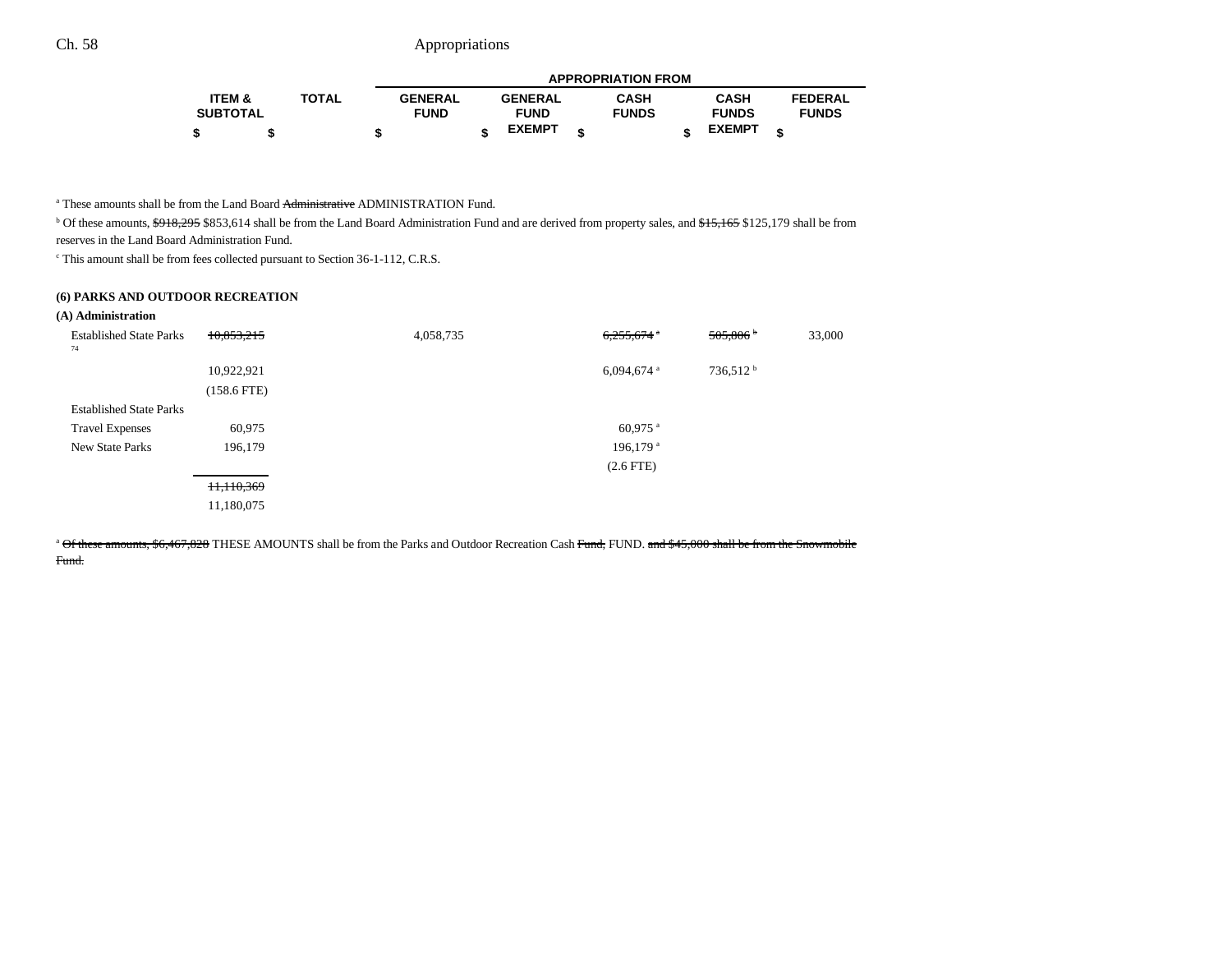<sup>b</sup> This amount OF THIS AMOUNT, \$505,806 shall be from Lottery proceeds and is shown for informational purposes only. ONLY, \$170,000 SHALL BE FROM THE LAND

BOARD INTERNAL IMPROVEMENT TRUST FUND AND SALINE TRUST FUND, \$45,000 SHALL BE FROM RESERVES IN THE SNOWMOBILE FUND, AND \$15,706 SHALL

BE FROM THE GREAT OUTDOORS COLORADO TRUST FUND.

#### **(B) Special Purpose**

| Snowmobile Program              | 180,026   | 130,026 <sup>a</sup>   | 50,000 s             |
|---------------------------------|-----------|------------------------|----------------------|
| Snowmobile Program              |           |                        |                      |
| <b>Travel Expenses</b>          | 2,974     | $2,974$ <sup>a</sup>   |                      |
| <b>River Outfitters</b>         |           |                        |                      |
| Regulation                      | 38,588    | 29,350 <sup>b</sup>    | 9,238°               |
| <b>River Outfitters</b>         |           |                        |                      |
| <b>Regulation Travel</b>        |           |                        |                      |
| <b>Expenses</b>                 | 6,650     | 6,650 <sup>b</sup>     |                      |
| Off Highway Vehicle             |           |                        |                      |
| Program                         | 151,521   | $148,325$ <sup>d</sup> | $3,196$ <sup>e</sup> |
|                                 |           | $(1.5$ FTE)            |                      |
| Off Highway Vehicle             |           |                        |                      |
| Program Travel                  |           |                        |                      |
| <b>Expenses</b>                 | 1,675     | $1,675$ <sup>d</sup>   |                      |
| <b>Federal Grants</b>           | 277,677   |                        | 277,677              |
| <b>Indirect Cost Assessment</b> | 384,381   | $356,291$ <sup>f</sup> | 28,090               |
|                                 |           | 364,170 $f$            | 20,211               |
| <b>State Trails System</b>      | 36,500    |                        | 36,500               |
|                                 | 1,079,992 |                        |                      |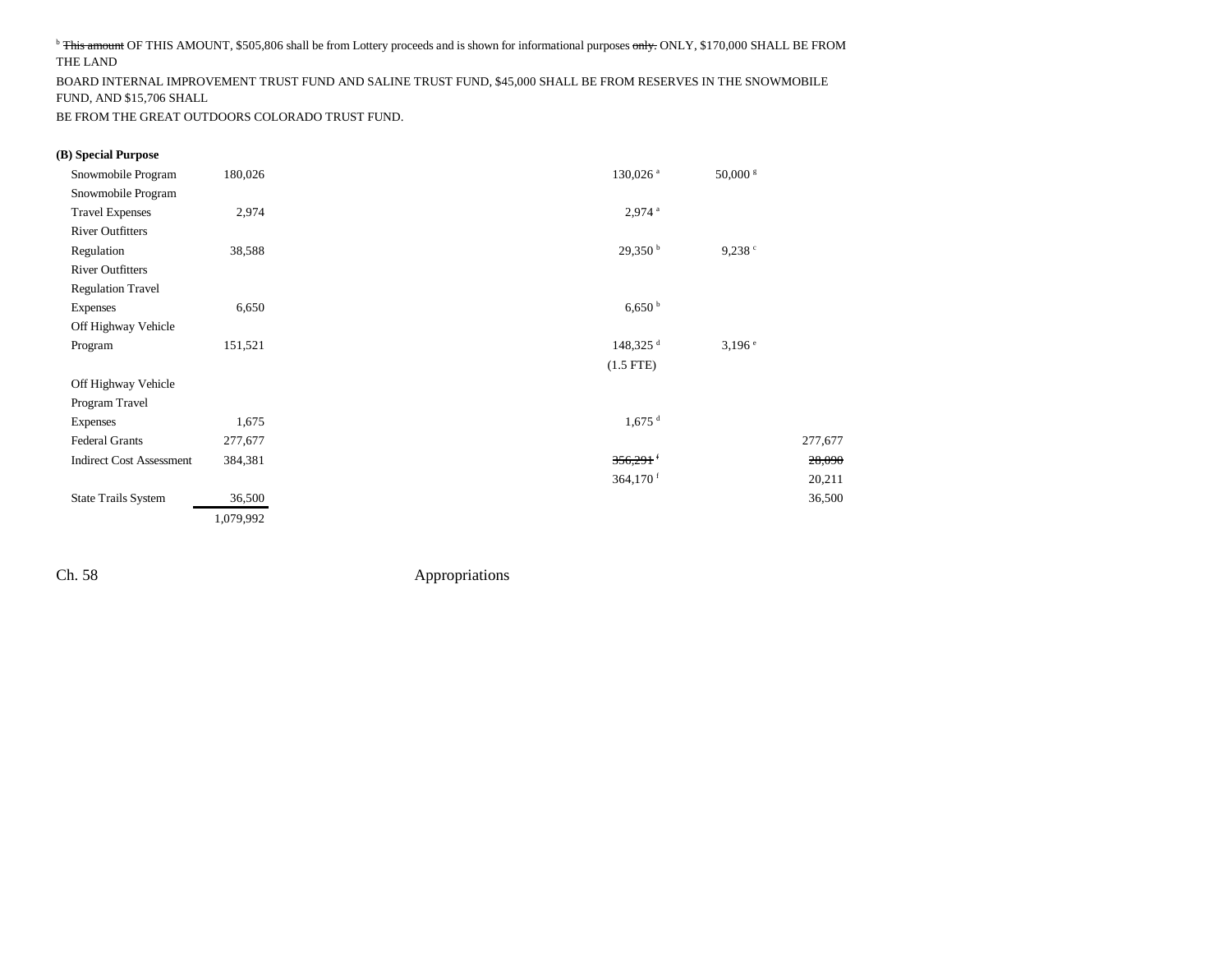|                 |              |                | <b>APPROPRIATION FROM</b> |                |  |              |  |               |  |                |
|-----------------|--------------|----------------|---------------------------|----------------|--|--------------|--|---------------|--|----------------|
| ITEM &          | <b>TOTAL</b> | <b>GENERAL</b> |                           | <b>GENERAL</b> |  | <b>CASH</b>  |  | <b>CASH</b>   |  | <b>FEDERAL</b> |
| <b>SUBTOTAL</b> |              | <b>FUND</b>    |                           | <b>FUND</b>    |  | <b>FUNDS</b> |  | <b>FUNDS</b>  |  | <b>FUNDS</b>   |
| - \$            |              |                |                           | <b>EXEMPT</b>  |  |              |  | <b>EXEMPT</b> |  |                |

a These amounts shall be from the Snowmobile Fund.

<sup>b</sup> These amounts shall be from license fees.

c This amount shall be from reserves in the River Outfitters Fund.

<sup>d</sup> These amounts shall be from registration fees.

e This amount shall be from reserves in the Off Highway Vehicle Fund.

f This amount shall be from the Parks and Outdoor Recreation Cash Fund.

<sup>g</sup> This amount shall be from reserves in the Snowmobile Fund.

# 12,190,361

12,260,067

### **(7) WATER CONSERVATION**

#### **BOARD**

#### **(A) Administration**

| Personal Services <sup>75</sup> | 1,463,830    |
|---------------------------------|--------------|
|                                 | $(26.0$ FTE) |
| <b>Operating Expenses</b>       | 44.092       |
| <b>Travel Expenses</b>          | 35,677       |
| Indirect Cost Assessment        | 105,004      |
| <b>Interstate Compacts</b>      | 194.298      |
|                                 | 218,318      |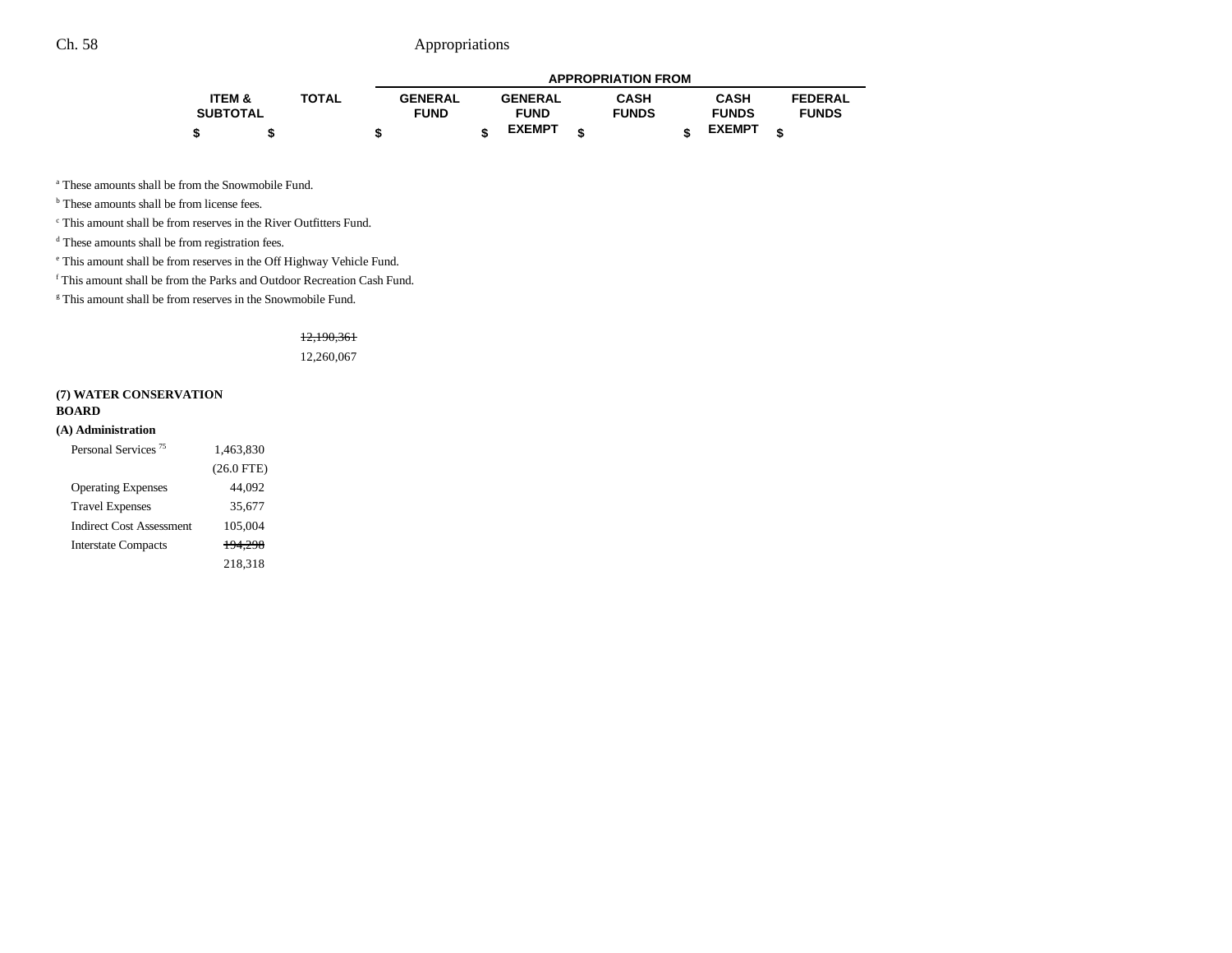| <b>Interstate Compacts</b> |
|----------------------------|
|----------------------------|

| <b>Travel Expenses</b> | 21,840    |               |                       |
|------------------------|-----------|---------------|-----------------------|
|                        | 1.864.741 | $281,295$ (T) | 1,583,446             |
|                        |           | а             |                       |
|                        | 1,888,761 |               | $1,888,761$ $\degree$ |

### <sup>a</sup> This amount shall be from the Division of Wildlife.

#### b This amount shall be from reserves in the Water Conservation Board Construction Fund.

c OF THIS AMOUNT, \$1,607,466 SHALL BE FROM RESERVES IN THE WATER CONSERVATION BOARD CONSTRUCTION FUND, AND \$281,295(T) SHALL BE FROM THE DIVISION OF WILDLIFE.

### **(B) Special Purpose**

| Federal Emergency            |         |                        |             |
|------------------------------|---------|------------------------|-------------|
| <b>Management Assistance</b> | 75,000  |                        | 75,000      |
|                              |         |                        | $(1.0$ FTE) |
| Land Owners Legal            |         |                        |             |
| Study                        | 2,000   |                        | 2,000       |
| Dam Site Inventory           | 4,750   | 4,750 $a$              |             |
| <b>Weather Modification</b>  | 3,850   | 3,850 <sup>b</sup>     |             |
| <b>Water Conservation</b>    |         |                        |             |
| Program                      | 123,188 | $123,188$ <sup>a</sup> |             |
|                              |         | $(2.5$ FTE)            |             |
| Water Conservation Program   |         |                        |             |
| <b>Travel Expenses</b>       | 5,605   | $5,605$ <sup>a</sup>   |             |
|                              | 214,393 |                        |             |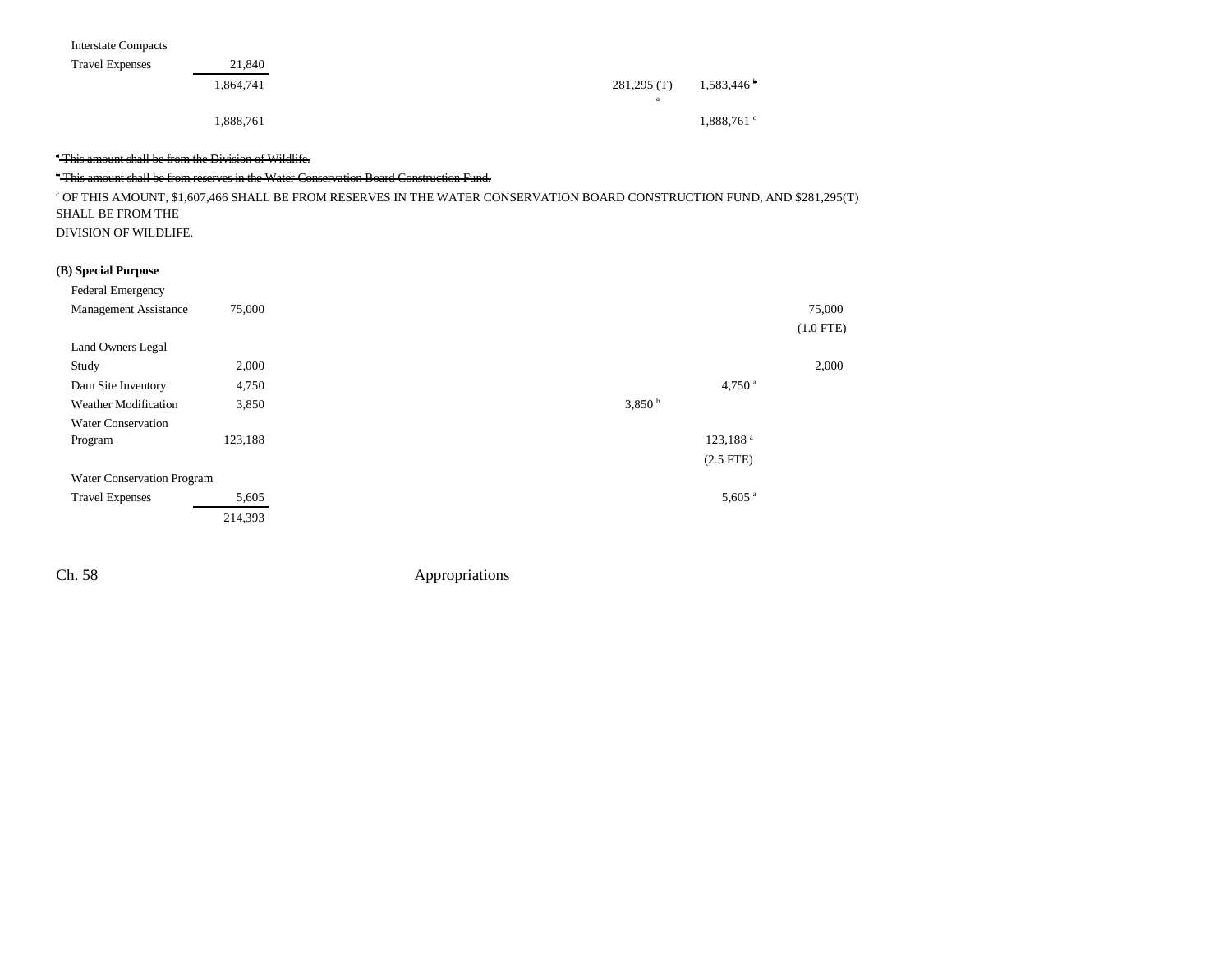|                 |              |                |                | <b>APPROPRIATION FROM</b> |               |                |  |
|-----------------|--------------|----------------|----------------|---------------------------|---------------|----------------|--|
| ITEM &          | <b>TOTAL</b> | <b>GENERAL</b> | <b>GENERAL</b> | <b>CASH</b>               | <b>CASH</b>   | <b>FEDERAL</b> |  |
| <b>SUBTOTAL</b> |              | <b>FUND</b>    | <b>FUND</b>    | <b>FUNDS</b>              | <b>FUNDS</b>  | <b>FUNDS</b>   |  |
|                 |              |                | <b>EXEMPT</b>  |                           | <b>EXEMPT</b> |                |  |

a These amounts shall be from reserves in the Water Conservation Board Construction Fund.

 $^{\rm b}$  This amount shall be from Weather Modification application fees.

## 2,079,134 2,103,154

### **(8) WATER RESOURCES DIVISION 76,77**

| <b>Personal Services</b>   | 8,924,262   | 8,924,262     |                     |                    |
|----------------------------|-------------|---------------|---------------------|--------------------|
|                            |             | $(209.1$ FTE) |                     |                    |
| <b>WATER</b>               |             |               |                     |                    |
| <b>COMMISSIONER</b>        |             |               |                     |                    |
| <b>OVERTIME</b>            | 120,228     | 120,228       |                     |                    |
| <b>Operating Expenses</b>  | 342,355     | 342,355       |                     |                    |
| <b>Travel Expenses</b>     | 203,823     | 203,823       |                     |                    |
| <b>Interstate Compacts</b> | 42,190      | 42,190        |                     |                    |
| <b>Interstate Compacts</b> |             |               |                     |                    |
| <b>Travel Expenses</b>     | 6,292       | 6,292         |                     |                    |
| Water Rights Tabulation    | 8,633       | 8,633         |                     |                    |
| Water Data Bank            | 206,949     | 157,534       | 44,373 <sup>a</sup> | 5.042 <sup>b</sup> |
|                            | $(5.0$ FTE) |               |                     |                    |

Water Data Bank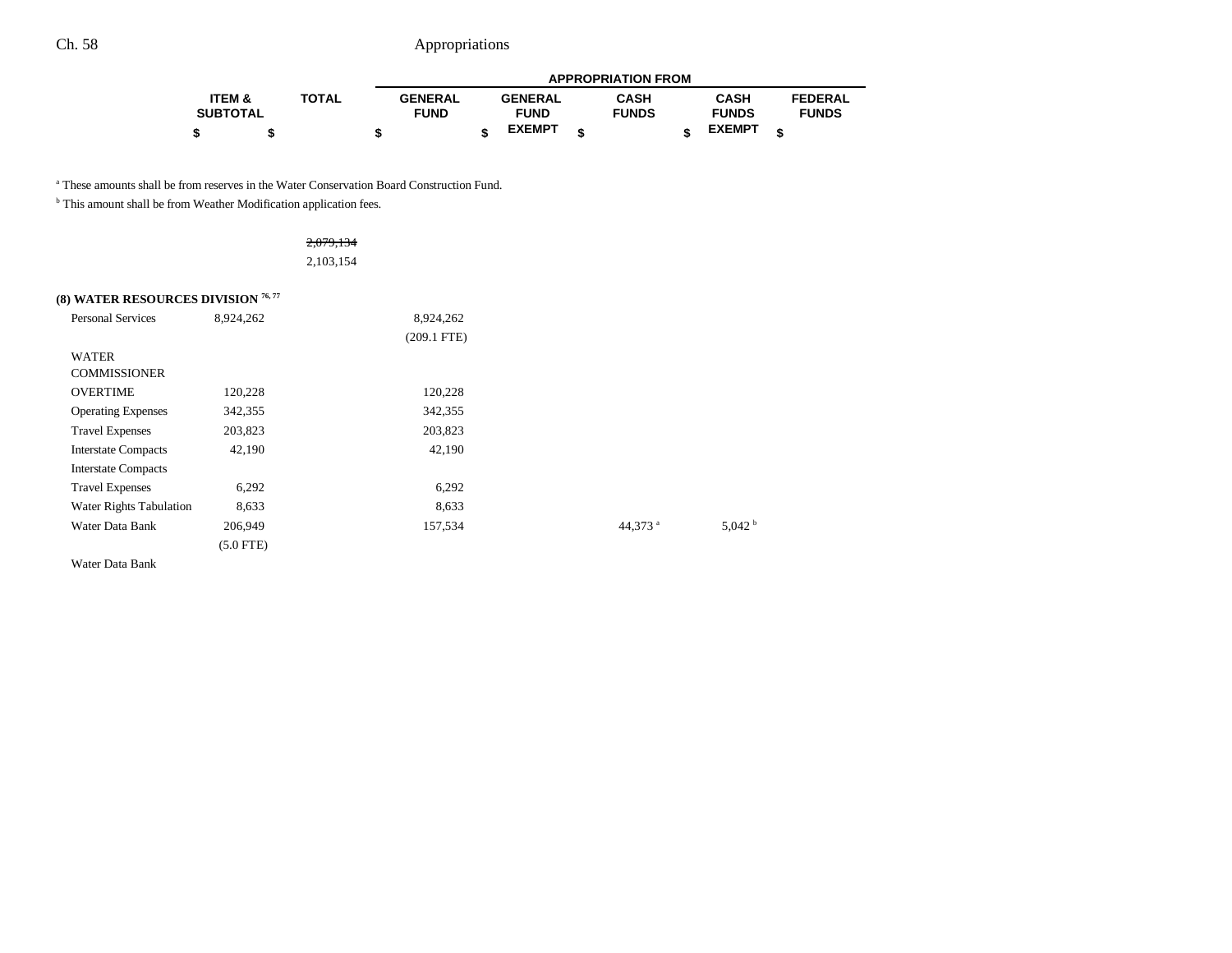| <b>Travel Expenses</b>             | 1,903       |            | 1,426   | 477 <sup>a</sup>      |                       |        |
|------------------------------------|-------------|------------|---------|-----------------------|-----------------------|--------|
| Printing Revolving                 |             |            |         |                       |                       |        |
| Fund                               | 5,088       |            |         | 4,225 $\degree$       | 863 <sup>d</sup>      |        |
| Satellite Monitoring               |             |            |         |                       |                       |        |
| System                             | 282,761     |            | 188,508 | 90,692 $^{\circ}$     | $3,561$ <sup>f</sup>  |        |
|                                    | $(2.0$ FTE) |            |         |                       |                       |        |
| <b>Satellite Monitoring System</b> |             |            |         |                       |                       |        |
| <b>Travel Expenses</b>             | 5,396       |            | 4,183   | $1,213$ <sup>e</sup>  |                       |        |
| Ground Water                       |             |            |         |                       |                       |        |
| Management                         | 283,005     |            |         | 232,265 \$            | 50,740h               |        |
| <b>Indirect Cost Assessment</b>    | 12,699      |            |         | $12,699$ <sup>i</sup> |                       |        |
| Designated Basin                   |             |            |         |                       |                       |        |
| Publication                        | 5,096       |            |         | $5,096$ <sup>j</sup>  |                       |        |
| Augmentation of Water for          |             |            |         |                       |                       |        |
| Sand and Gravel                    |             |            |         |                       |                       |        |
| Extraction                         | 15,000      |            |         | $5,000~^{\rm g}$      | 10,000 k              |        |
| H.B. 92-1131 Dam Emergency         |             |            |         |                       |                       |        |
| Repair                             | 50,000      |            |         |                       | $50,000$ <sup>1</sup> |        |
| Water Administrator                | 25,086      |            |         | $25,086$ m            |                       |        |
|                                    |             |            |         | $(1.0$ FTE)           |                       |        |
| Water Administrator                |             |            |         |                       |                       |        |
| <b>Travel Expenses</b>             | 2,727       |            |         | $2,727$ <sup>m</sup>  |                       |        |
| Federal Grant                      | 11,500      |            |         |                       |                       | 11,500 |
|                                    |             | 10,434,765 |         |                       |                       |        |
|                                    |             | 10,554,993 |         |                       |                       |        |
|                                    |             |            |         |                       |                       |        |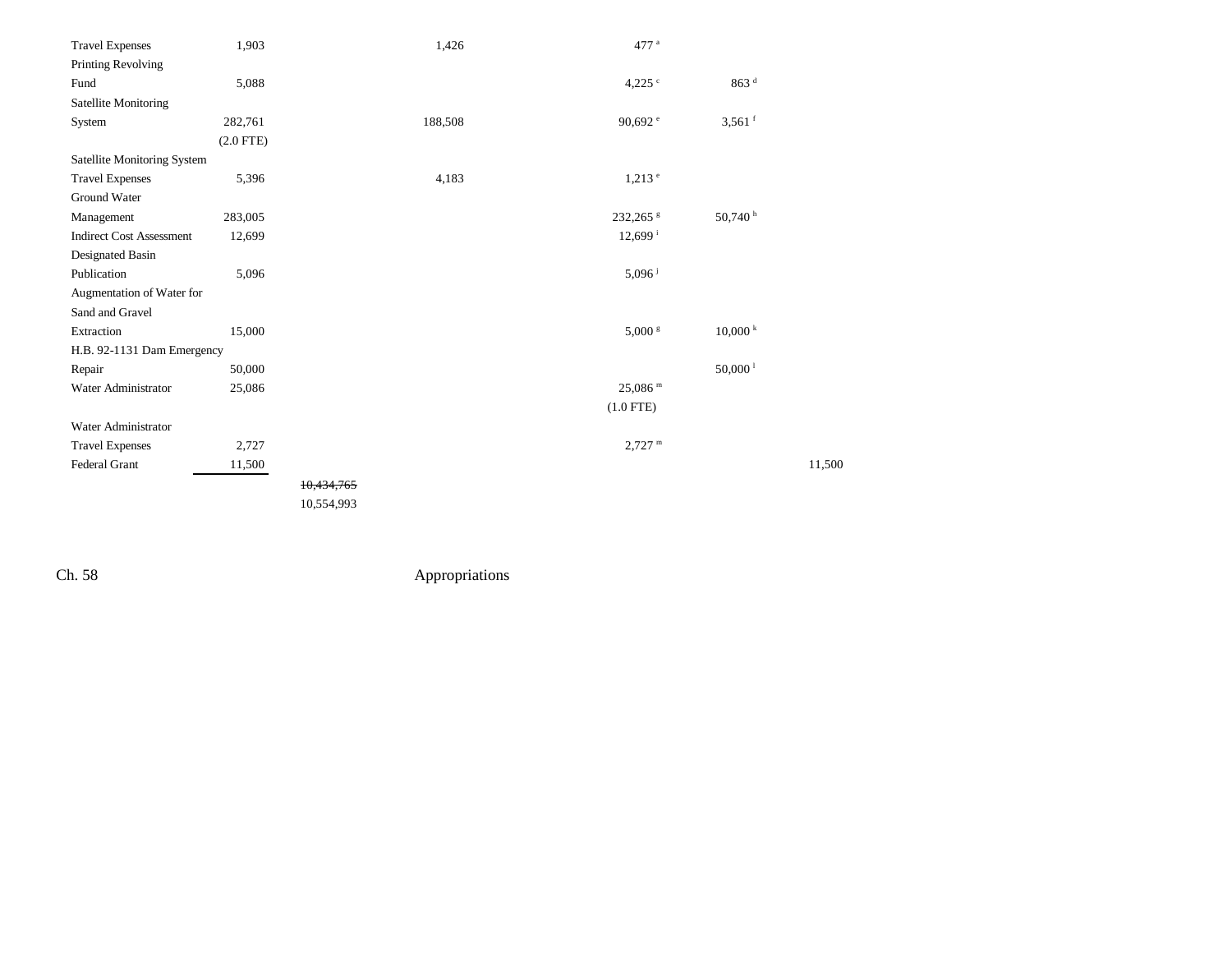|                   |              |                |                |   | <b>APPROPRIATION FROM</b> |               |   |                |
|-------------------|--------------|----------------|----------------|---|---------------------------|---------------|---|----------------|
| <b>ITEM &amp;</b> | <b>TOTAL</b> | <b>GENERAL</b> | <b>GENERAL</b> |   | <b>CASH</b>               | <b>CASH</b>   |   | <b>FEDERAL</b> |
| <b>SUBTOTAL</b>   |              | <b>FUND</b>    | <b>FUND</b>    |   | <b>FUNDS</b>              | <b>FUNDS</b>  |   | <b>FUNDS</b>   |
|                   |              |                | <b>EXEMPT</b>  | ¢ |                           | <b>EXEMPT</b> | ¢ |                |

a These amounts shall be from Water Data Bank user fees.

b This amount shall be from reserves in the Water Data Bank Fund.

c This amount shall be from the sale of printing services and publications.

d This amount shall be from reserves in the Publication Revolving Fund.

e These amounts shall be from Satellite Monitoring System subscriptions.

f This amount shall be from reserves in the Satellite Monitoring Fund.

<sup>g</sup> These amounts shall be from permit fees.

h This amount shall be from reserves in the Ground Water Management Fund.

i This amount shall be from cash sources within the Division.

<sup>j</sup> This amount shall be from applicant fees. For purposes of complying with the limitation on state fiscal year spending imposed by Article X, Section 20 of the State

Constitution these moneys are included for informational purposes as they are continuously appropriated by a permanent statute or constitutional provision.

<sup>k</sup> This amount shall be from reserves in the Gravel Pit Fund.

l This amount shall be from reserves in the Water Conservation Construction Fund.

m These amounts shall be from the City of Aurora.

### **(9) DIVISION OF WILDLIFE 78, 79, 80, 81**

#### **(A) Division**

| Administration <sup>82</sup> | 2,384,321    |
|------------------------------|--------------|
|                              | 2,458,073    |
|                              | $(31.8$ FTE) |

Administration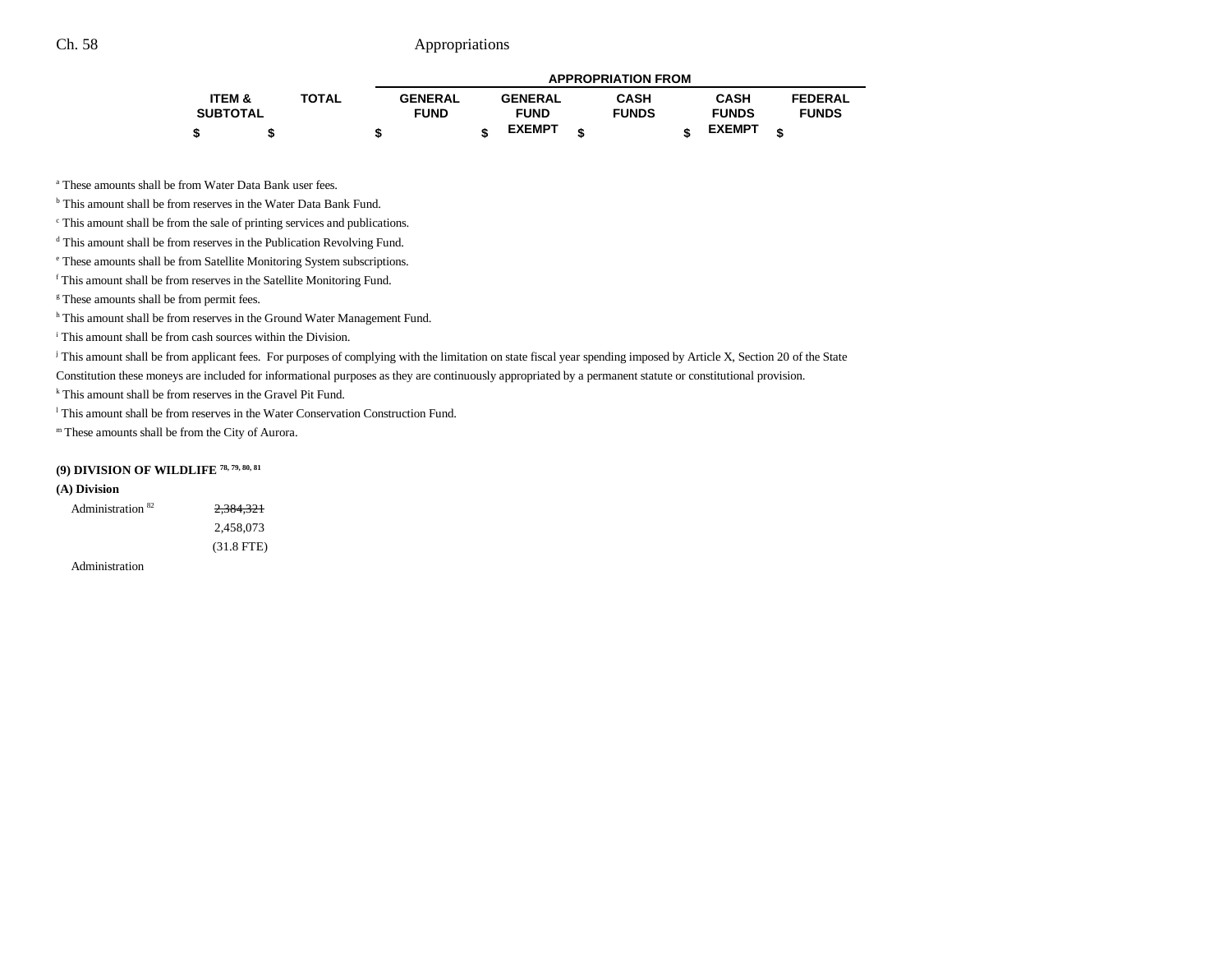| <b>Travel Expenses</b>          | 130,155       |
|---------------------------------|---------------|
| Hunting Recreation              | 21,916,556    |
|                                 | 21,812,306    |
|                                 | (339.0 FTE)   |
| Hunting Recreation              |               |
| <b>Travel Expenses</b>          | 392,661       |
| <b>Fishing Recreation</b>       | 16,766,750    |
|                                 | $(288.2$ FTE) |
| <b>Fishing Recreation</b>       |               |
| <b>Travel Expenses</b>          | 159,694       |
| Watchable Wildlife              | 961,934       |
|                                 | 969,051       |
|                                 | $(14.1$ FTE)  |
| Watchable Wildlife              |               |
| <b>Travel Expenses</b>          | 6,734         |
|                                 | 8,157         |
| Nongame/Endangered              |               |
| Wildlife                        | 2,175,842     |
|                                 | 2,182,960     |
|                                 | $(29.2$ FTE)  |
| Nongame/Endangered Wildlife     |               |
| <b>Travel Expenses</b>          | 69,077        |
|                                 | 70,501        |
| <b>Indirect Cost Assessment</b> | 2,011,269     |
|                                 | 46,974,993    |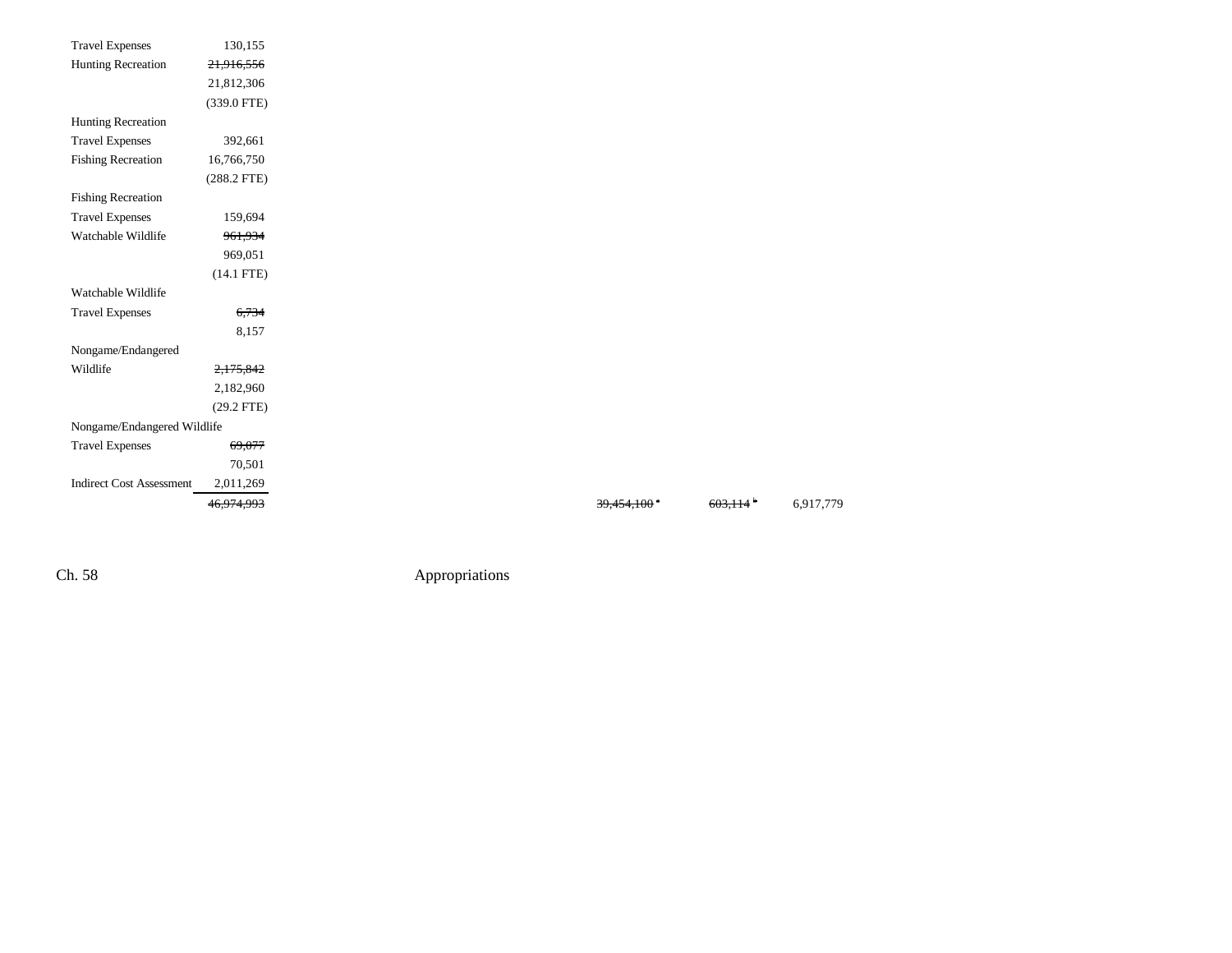|                                                                                                                                                                                                                                       |                                      |              |                               |                               | <b>APPROPRIATION FROM</b>   |                             |                                |
|---------------------------------------------------------------------------------------------------------------------------------------------------------------------------------------------------------------------------------------|--------------------------------------|--------------|-------------------------------|-------------------------------|-----------------------------|-----------------------------|--------------------------------|
|                                                                                                                                                                                                                                       | <b>ITEM &amp;</b><br><b>SUBTOTAL</b> | <b>TOTAL</b> | <b>GENERAL</b><br><b>FUND</b> | <b>GENERAL</b><br><b>FUND</b> | <b>CASH</b><br><b>FUNDS</b> | <b>CASH</b><br><b>FUNDS</b> | <b>FEDERAL</b><br><b>FUNDS</b> |
|                                                                                                                                                                                                                                       | \$                                   | \$           | \$                            | <b>EXEMPT</b>                 | \$                          | \$<br><b>EXEMPT</b>         | \$                             |
|                                                                                                                                                                                                                                       | 46,961,577                           |              |                               |                               | 39.519.090 $^{\rm a}$       | 524.708 <sup>b</sup>        |                                |
| <sup>a</sup> This amount shall be from the Wildlife Cash Fund.<br><sup>b</sup> Of this amount, \$500,000 shall be from the Nongame Wildlife Voluntary Contribution Fund, \$96,154 shall be from donations, \$17,082 SHALL BE FROM THE |                                      |              |                               |                               |                             |                             |                                |

GREAT

OUTDOORS COLORADO TRUST FUND, and \$6,960 \$7,626 shall be from reserves in the Rocky Mountain Sheep and Goat License Fund.

### **(B) Special Purpose**

| <b>Wildlife Commission</b> |         |                      |
|----------------------------|---------|----------------------|
| Discretionary Fund         | 468,001 | 468,001 <sup>a</sup> |
| Wildlife Commission        |         |                      |
| <b>Travel Expenses</b>     | 6.999   | 6.999 <sup>a</sup>   |
| Colorado Outdoors          |         |                      |
| <b>Magazine Revolving</b>  |         |                      |
| Fund                       | 567,226 | 567,226 <sup>b</sup> |
|                            |         | $(4.0$ FTE)          |
| Colorado Outdoors Magazine |         |                      |
| <b>Travel Expenses</b>     | 1,558   | 1,558 <sup>b</sup>   |
| Search and Rescue          |         |                      |
| Program                    | 300,000 | 300,000 $\degree$    |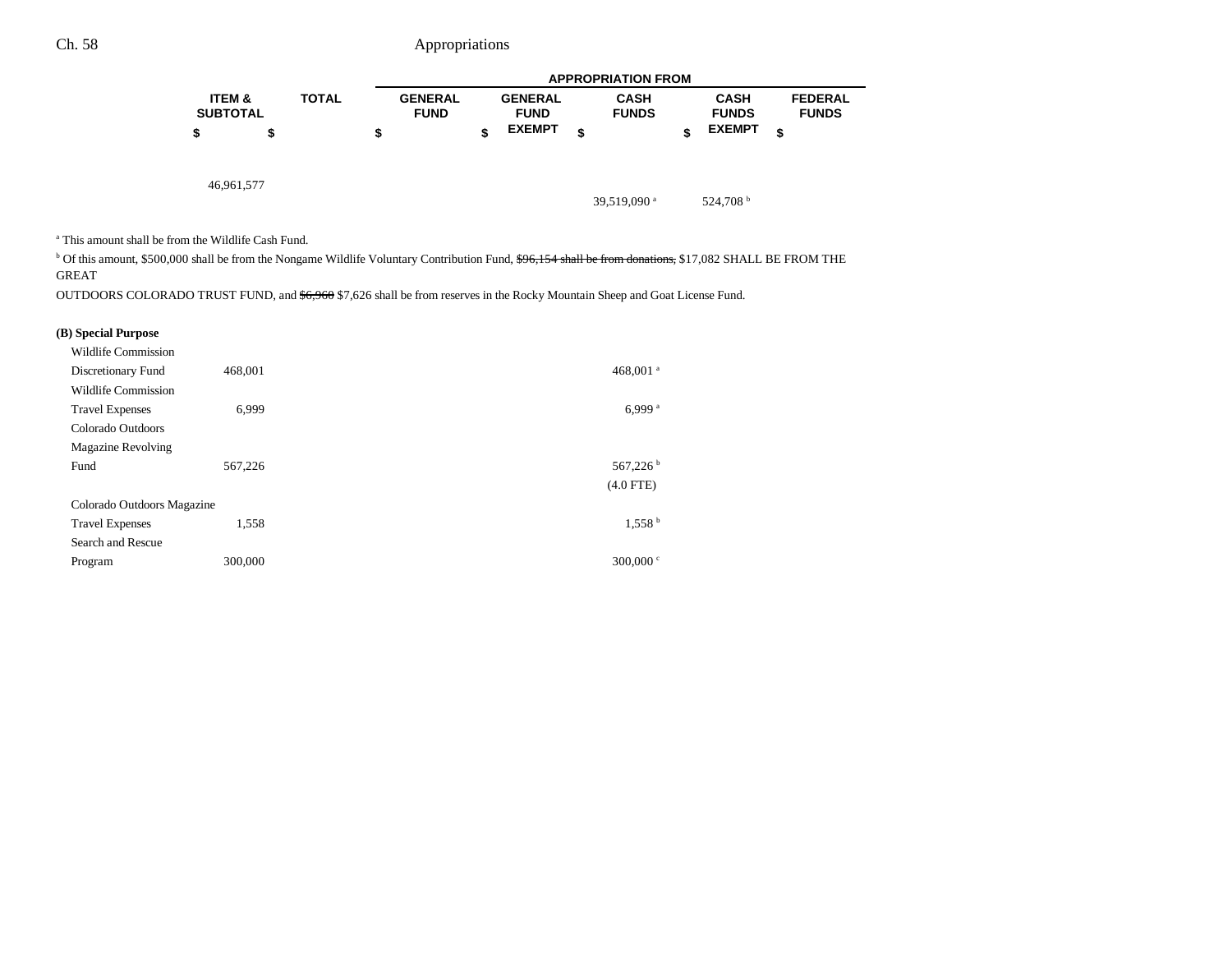|                              |           | $(0.5$ FTE $)$         |
|------------------------------|-----------|------------------------|
| <b>Instream Flow Program</b> | 281,295   | 281,295 <sup>d</sup>   |
| Wildlife Education           |           |                        |
| Program                      | 54,962    | 54,962 $^{\circ}$      |
| <b>Habitat Partnership</b>   | 460,750   | $460,750$ <sup>a</sup> |
|                              | 565,000   | 565,000 <sup>a</sup>   |
|                              | 2,140,791 |                        |
|                              | 2,245,041 |                        |

a These amounts shall be from the Wildlife Cash Fund.

**b** These amounts shall be from subscription revenues.

c This amount shall be from the Search and Rescue Fund.

<sup>d</sup> <del>These funds</del> THIS AMOUNT shall be transferred to the Water Conservation Board from the Wildlife Cash Fund.

e This amount shall be transferred to the Department of Education from the Wildlife Cash Fund.

49,115,784 49,206,618

### **(10) SOIL CONSERVATION BOARD**

| <b>Personal Services</b>  | 246,060     | 233,833 | $12,227$ (T)<br>$\mathbf{a}$ |                  |
|---------------------------|-------------|---------|------------------------------|------------------|
|                           | 240,697     | 228,470 |                              | $12,227$ $(T)^a$ |
|                           | $(5.5$ FTE) |         |                              |                  |
| <b>Operating Expenses</b> | 19,673      | 19,169  | $504($ T)                    |                  |
|                           |             |         | $\mathbf{a}$                 |                  |
|                           |             |         |                              | 504 $(T)^a$      |
|                           |             |         |                              |                  |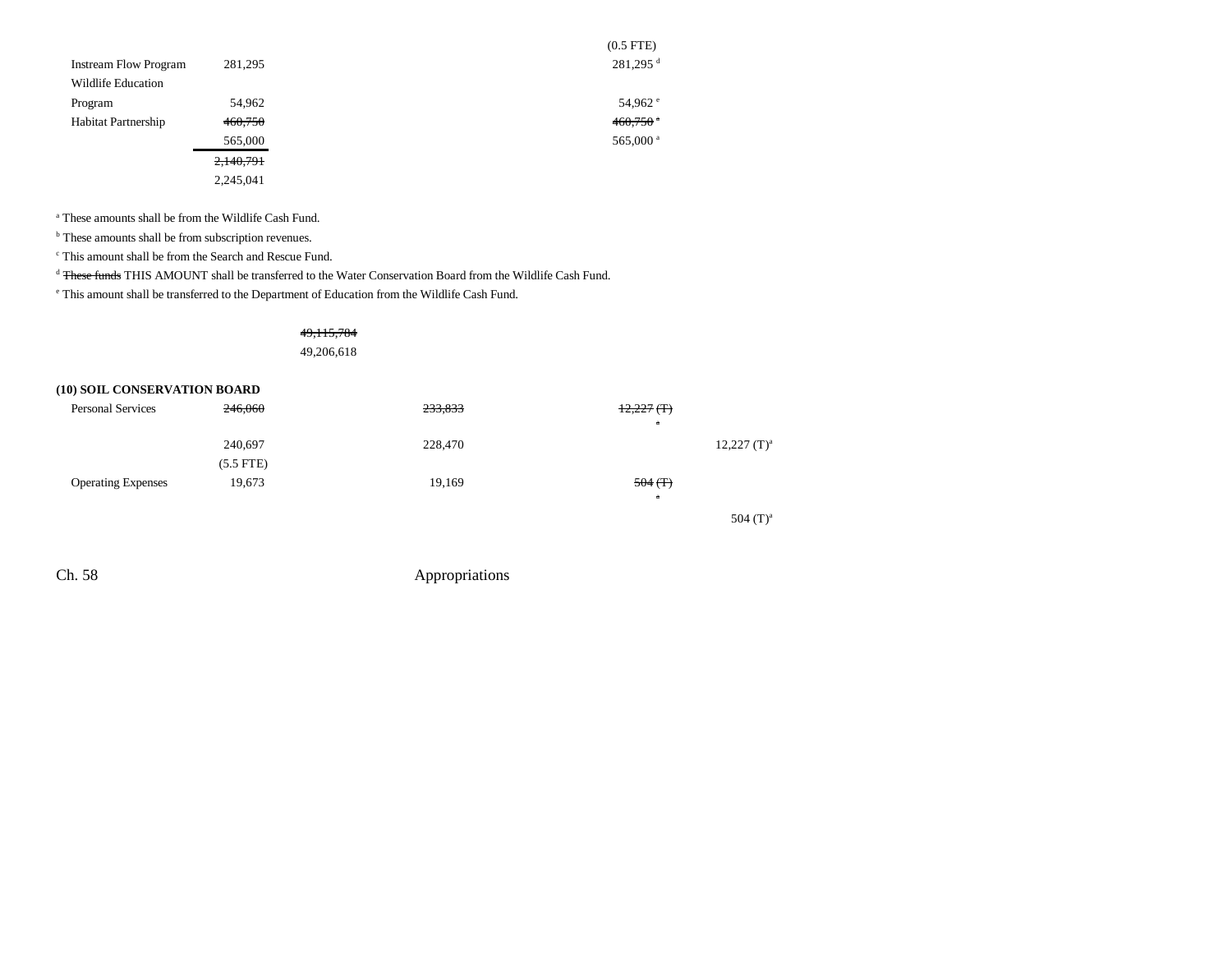|                               |                           |              |                               |                               | <b>APPROPRIATION FROM</b>   |                             |                                |
|-------------------------------|---------------------------|--------------|-------------------------------|-------------------------------|-----------------------------|-----------------------------|--------------------------------|
|                               | ITEM &<br><b>SUBTOTAL</b> | <b>TOTAL</b> | <b>GENERAL</b><br><b>FUND</b> | <b>GENERAL</b><br><b>FUND</b> | <b>CASH</b><br><b>FUNDS</b> | <b>CASH</b><br><b>FUNDS</b> | <b>FEDERAL</b><br><b>FUNDS</b> |
|                               | \$<br>\$                  |              | \$                            | \$<br><b>EXEMPT</b>           | \$<br>\$                    | <b>EXEMPT</b>               | \$                             |
| <b>Travel Expenses</b>        | 8,178                     |              | 7,969                         |                               | 209(T)<br>$\mathbf{a}$      |                             |                                |
|                               |                           |              |                               |                               |                             | $209(T)^{a}$                |                                |
| Distributions to Soil         |                           |              |                               |                               |                             |                             |                                |
| <b>Conservation Districts</b> | 109,714                   |              | 109,714                       |                               |                             |                             |                                |
|                               | 115,077                   |              | 115,077                       |                               |                             |                             |                                |
| Assistance to Local           |                           |              |                               |                               |                             |                             |                                |
| Government                    | 31,146                    |              | 31,146                        |                               |                             |                             |                                |
| Irrigation/Conservation       |                           |              |                               |                               |                             |                             |                                |
| Program                       | 120,657                   |              | 17,756                        |                               | $25,000^{\circ}$            |                             | 77,901                         |
|                               |                           |              |                               |                               |                             | 25,000 <sup>b</sup>         |                                |
|                               | $(3.0$ FTE)               |              |                               |                               |                             |                             |                                |
| Irrigation/Conservation       |                           |              |                               |                               |                             |                             |                                |
| Program Travel                | 4,140                     |              |                               |                               | 1,140 <sup>b</sup>          |                             | 3,000                          |
| Expenses                      |                           |              |                               |                               |                             |                             |                                |
|                               |                           |              |                               |                               |                             | 1,140 <sup>b</sup>          |                                |
| Food Security Act             | 9,701                     |              |                               |                               |                             |                             | 9,701                          |
| Food Security Act             |                           |              |                               |                               |                             |                             |                                |
| <b>Travel Expenses</b>        | 2,299                     |              |                               |                               |                             |                             | 2,299                          |
| <b>Indirect Cost</b>          |                           |              |                               |                               |                             |                             |                                |
| Assessment                    | 5,022                     |              |                               |                               | $852^{\circ}$               |                             | 4,170                          |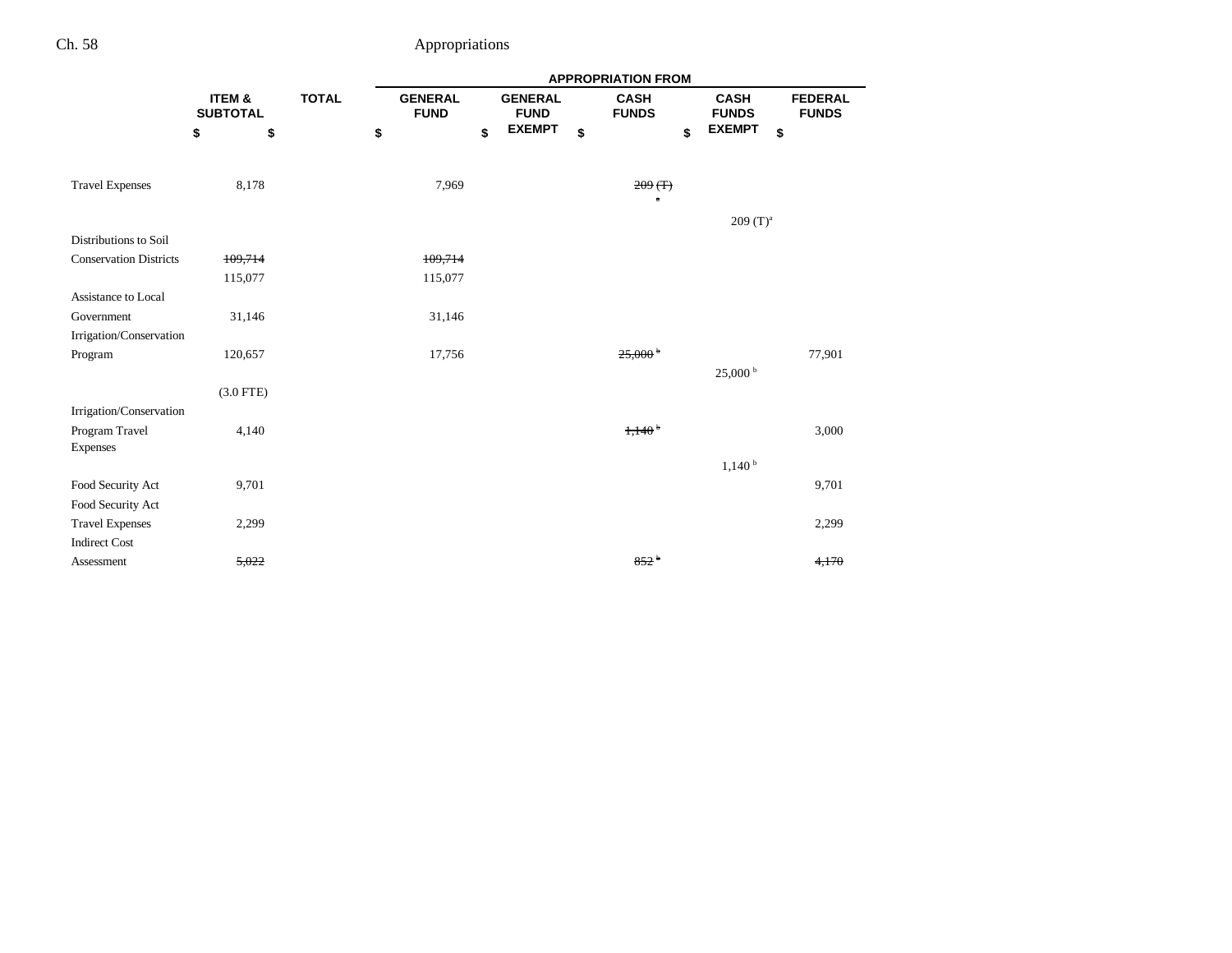|                       | 3,937  |         |  | 852 <sup>b</sup> | 3,085  |
|-----------------------|--------|---------|--|------------------|--------|
| Water Quality Program | 10,000 |         |  |                  | 10,000 |
|                       |        | 566,590 |  |                  |        |
|                       |        | 565,505 |  |                  |        |

a These amounts shall be from state agency participants in the Living Snow Fence Program.

<sup>b</sup> These amounts shall be from other state agencies and various sources of cash funds.

| <b>RESOURCES</b> ) | \$93,753,198 | \$17,126,641 | <del>\$61,738,613</del> *  | \$4,786,267               | \$10,101,677 |
|--------------------|--------------|--------------|----------------------------|---------------------------|--------------|
|                    | \$94,447,231 | \$17,265,142 | $$57.949.141$ <sup>a</sup> | $$9,107,351$ <sup>a</sup> | \$10,125,597 |

<sup>a</sup> Of these amounts,  $\frac{$3,483,982}{$3,881,822}$  contains a (T) notation.

**SECTION 2.** Section 2 of chapter 353, Session Laws of Colorado 1993, is amended BY THE ADDITION OF A NEW FOOTNOTE to read:

### SECTION 2. **Appropriation.**

### **FOOTNOTES --**

73b DEPARTMENT OF NATURAL RESOURCES, OIL AND GAS CONSERVATION COMMISSION, ACCELERATED DRILLING -- IT IS THE INTENT OF THE GENERAL ASSEMBLY THAT THIS LINE ITEM EXIST FOR FY 1993-94 AND FY 1994-95 AND THAT THE COMMISSION JUSTIFY THE CONTINUATION OF THIS LINE ITEMBECAUSE OF CONTINUING OR INCREASING WORKLOADS. IF THE COMMISSION ADEQUATELY JUSTIFIES THE LEVEL OF WORK AS CONTINUING OR INCREASING, THE APPROPRIATION MAY CONTINUE.